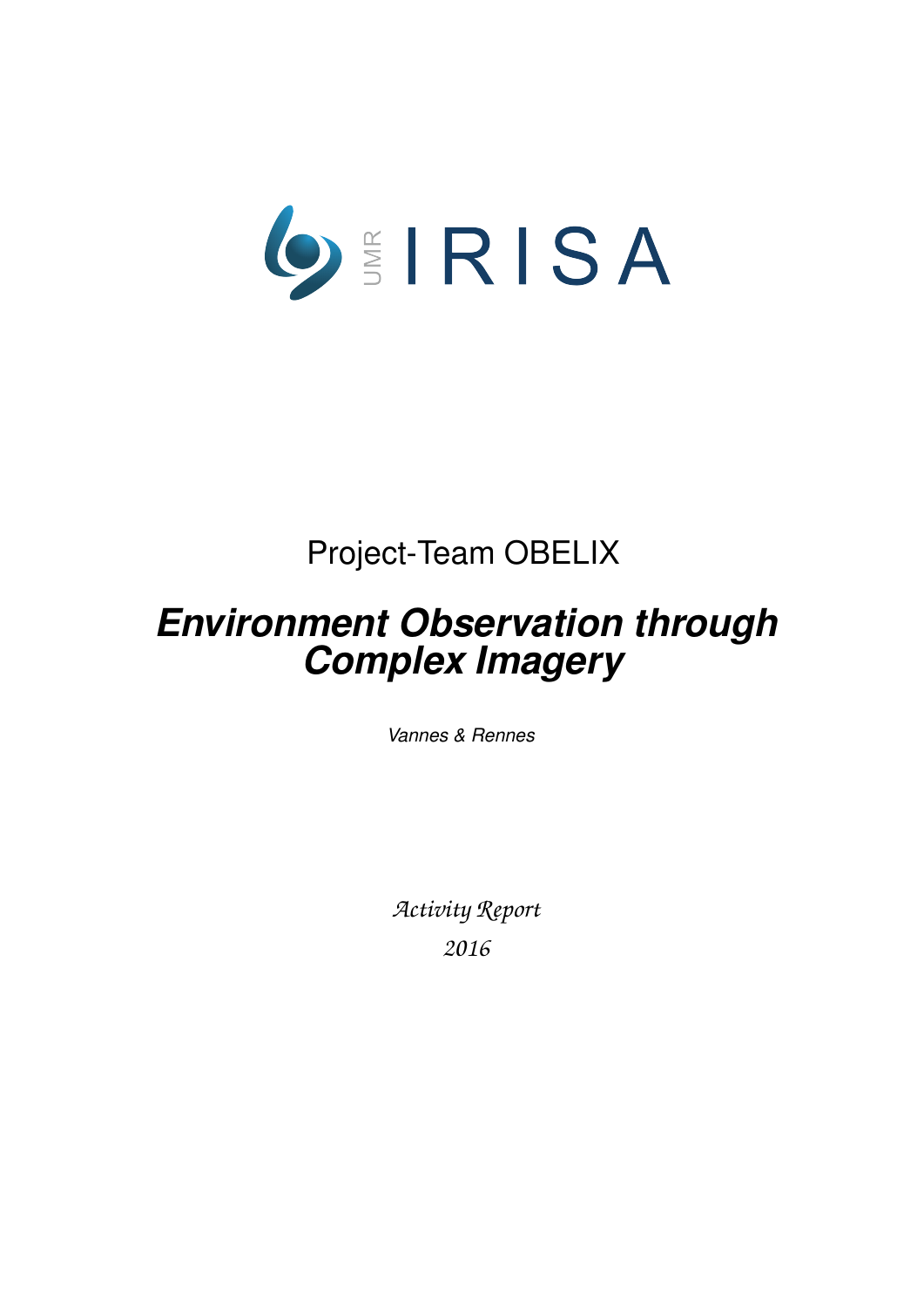# 1 Team

# Head of the team

Sébastien Lefèvre, Professor, Université Bretagne Sud

#### Université Bretagne Sud staff

Nicolas Courty, Associate Professor, HDR Laetitia Chapel, Assistant Professor Luc Courtrai, Assistant Professor Chloé Friguet, Assistant Professor, since May 2016 Francois Merciol, Assistant Professor

### Associate/external members

Thomas Corpetti, Senior researcher (DR), CNRS Romain Dambreville, Researcher, WIPSEA Nehla Ghouaiel, Assistant Professor (ATER), Université Bretagne Sud, until August 2016 Yann Le Guyadec, Assistant Professor, Université Bretagne Sud Romain Tavenard, Assistant Professor, Université Rennes 2

### Post-docs

Bharath Bhushan Damodaran, ASTERIX project Minh-Tan Pham, DELORA project, since October 2016 Antoine Lefèvre, CNES grant, 2016

### PhD students

Nicolas Audebert, ONERA grant, since October 2015 Adeline Bailly, RB/ANR grant, since February 2015 Petra Bosilj, UBS grant, started in Oct. 2012, defended on Jan. 25th, 2016 Yanwei Cui, RB/CG56 grant, since October 2013 Roberto Giudici, RB/UBS grant, since October 2015 Romain Huet, RB/CominLabs grant, since October 2013 Mathieu Laroze, CIFRE Wipsea, since June 2016 Arthur Le Guennec, UR1 grant, since September 2016 Sina Nakhostin, RB/UBS grant, since October 2013 Jamila Mifdal, UBS grant (with LMBA and UIB), since October 2015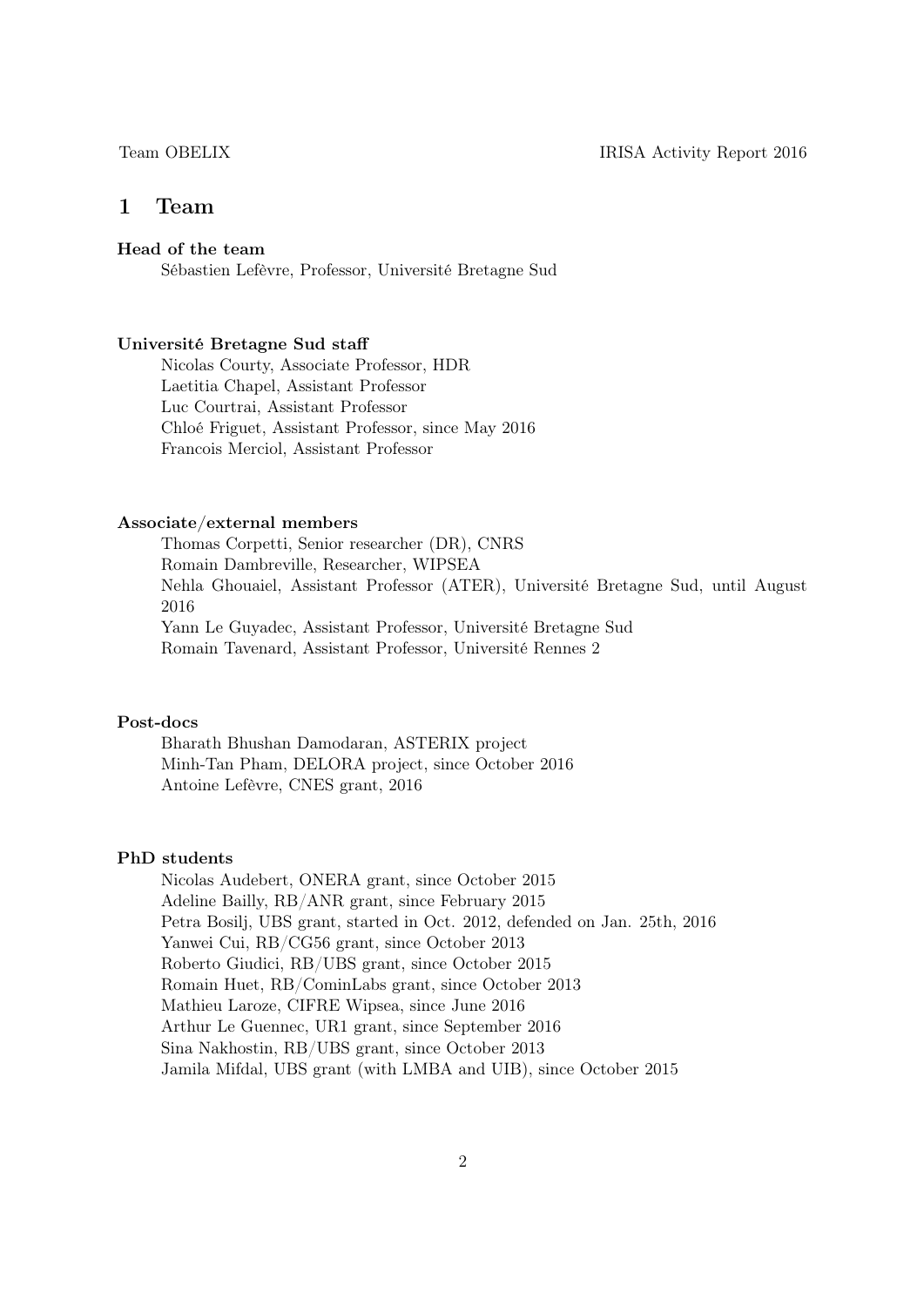# Master and DUT students

Antoine Gourhand, IUT Vannes, April – June 2016 Arthur Le Guennec, ENIB, January – August 2016 Onur Tasar, Bilkent University, March – September 2016 Koustav Ghosal, IIT Hyderabad, June – September 2016 Ahmed Samy Nassar, Nile University, July – December 2016 Léo Henry, ENS Rennes, June – August 2016 Joseph Guillerey, INSA Strasbourg, March – August 2016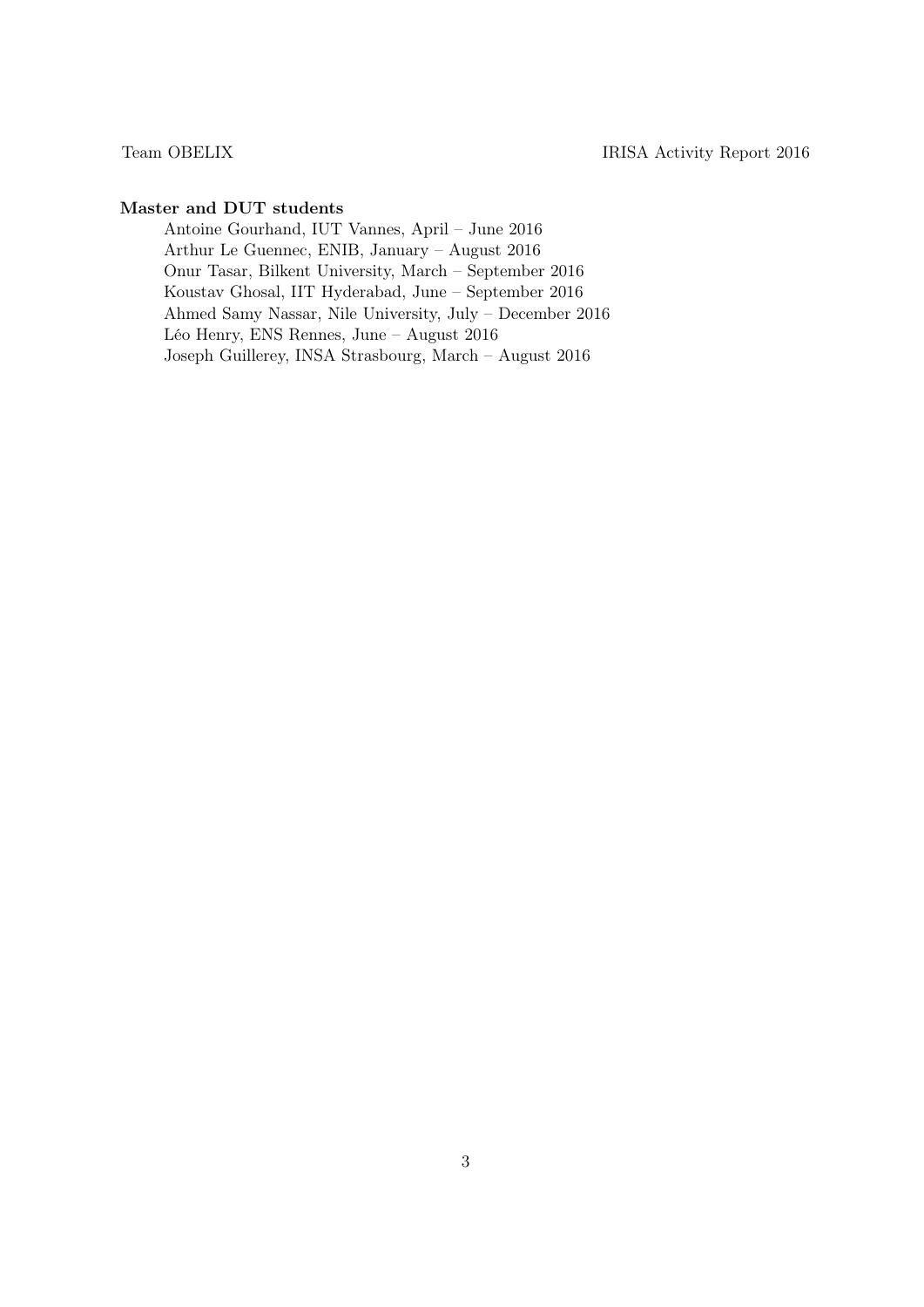# 2 Overall Objectives

# 2.1 Overview

Observation is one of the key issues in the understanding of environmental systems. A large amount of possibilities, ranging from local probes or networks to hyperspectral remote sensing images, is at the moment available to sense and extract environmental parameters. Among them, aerial or satellite imaging sensors allows for observation at a very large scale. But Earth Observation raises also fundamental challenges. Its impacts are numerous and related to a wide range of application fields, often related to environmental issues: agricultural monitoring and planning for a better exploitation of crops and fields; urban remote sensing for built-up area assessment, urban-natural interaction understanding, pollution monitoring, etc.; analysis of coastal ecosystems through geomorphology studies; land cover mapping and monitoring for identifying the impact of our society on Earth; crisis management and global security aiming to deliver rapid and critical information to rescue operations, e.g., damage assessment, flood delineation, etc. These last applications require fast and even real-time tools for remote sensing.

Unsurprisingly, the number and the complexity of applications based on earth observation are continuously growing. Indeed, our society benefits from the availability of a wide range of earth observation satellites, and several new sensors are launched every year. Within Europe, the Sentinel Copernicus program aims to freely deliver 4 TB daily within the next few years. The dynamics of the remote sensing field leads today to abundant resources of geospatial image data. This advantage has now turned into a serious issue when one has to explore the available data to find some information of interest, and geospatial big data becomes one of the major challenges to be addressed within computer and information sciences. Indeed, how not to be lost in the massive amount of available geospatial data, not far from reaching the Zettabyte scale (ZB)?

Beyond the exceptional data volume to be handled in remote sensing, image intrinsic complexity also brings hard scientific and technological challenges. With the continuous improvement of earth observation satellite sensors, geospatial data are now: multi- or even hyperspectral delivering rich information about observed objects or lands from across the electromagnetic spectrum, beyond the visible light our visual system is used to deal with; daily observations of the same part of Earth which can be revisited by a satellite with ever higher frequencies; at a high or even very-high resolution, allowing to observe from space (from a distance of more than 500km) what occurs on the ground on only 30 centimeter square. This also raises the problem of multiple observations of the same object or part, at various resolutions, and thus with various viewpoints expecting to deliver a globally better understanding of our environment. Moreover, the generalization of very high spatial resolution sensors has a direct influence on the data volume tackled by methods and systems in the field, with an increase of an order of magnitude of 10,000 (one Landsat pixel was representing 30m2 while one WorldView-3 pixel will represent 31cm2). Finally, the complexity also comes from the significant noise, imprecision, and incompleteness that characterized observations provided by remote sensing.

### 2.2 Key Issues

The overall objective of the team is the processing of complex images for environmental pur-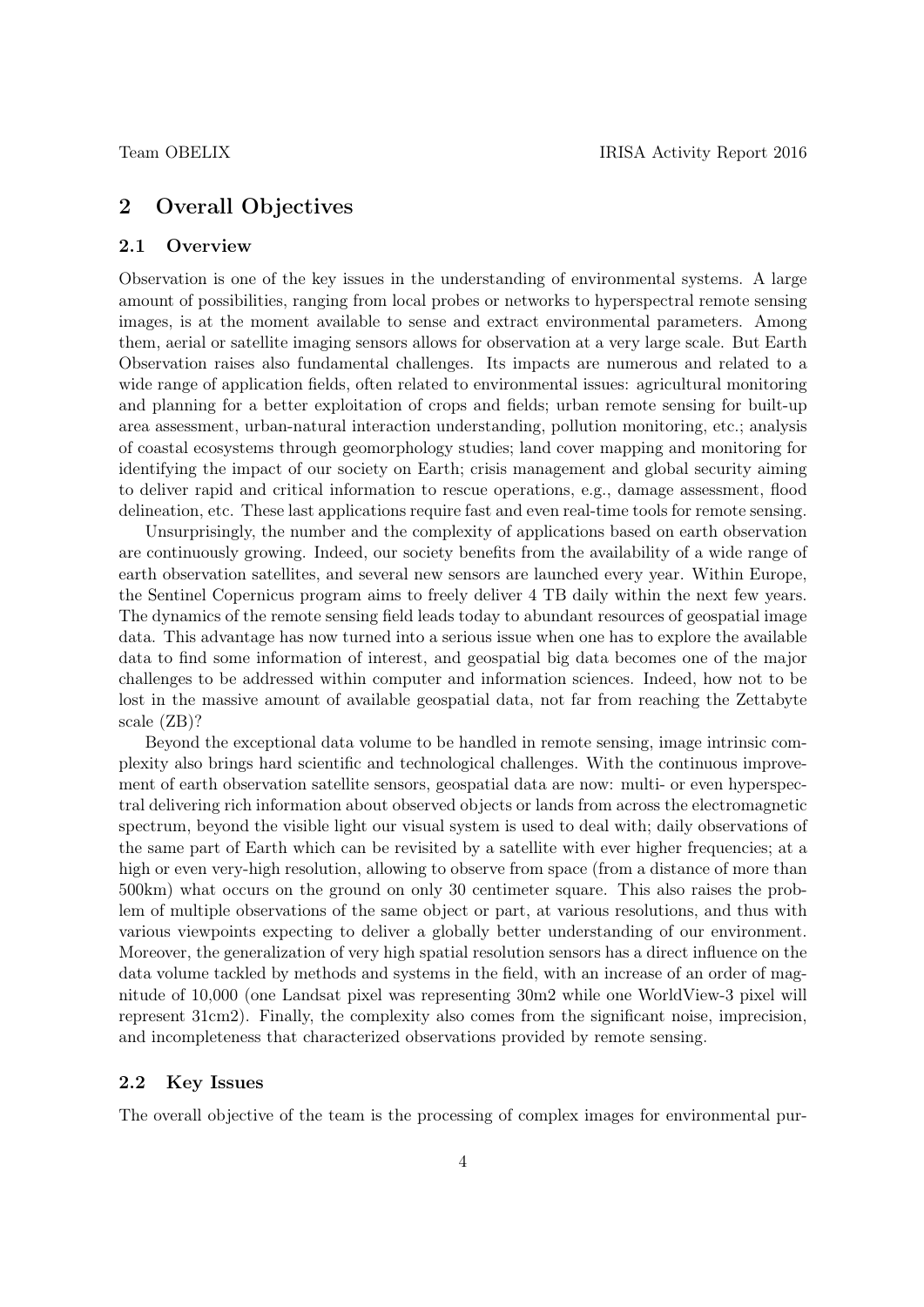poses. In such a context, available data form a massive amount of multidimensional (multior hyperspectral) noisy observations with high spatio-temporal variability and coming from multiple sources. While understanding these data stays very challenging, environmental systems always come with some additional knowledge or models that are worth being exploited to achieve environment observation. Finally, whatever the task involved (e.g., analysis, filtering, classification, clustering, mining, modeling, etc.), specific attention has to be paid to the way results are provided to the end-users, helping them to benefit from their added value.

# 3 Scientific Foundations

### 3.1 Processing complex environmental data

Environment observation requires one to perform various data processing tasks: analysis to describe the data with relevant features; filtering and mining to highlight significant data; clustering and classification to map data with predefined or unknown classes of interest; and modeling to understand the underlying phenomena. In this context, processing complex data brings various challenges that will be addressed by the team, both from theoretical and computational points of view. Highly dimensional images, massive datasets, noisy observations, fine temporal and spatial scales, together motivate the design of new dedicated methods that can handle this complexity. The underlying techniques refer to scale-space models (e.g., using hierarchical tree-based image representations) for feature extraction and manifold learning for the theoretical part, and to massive computing using GPUs networks and data intensive systems (based on Hadoop for instance) for the operational level.

Observing data at multiple scales Multiscale modeling of an image enables the access, analysis, processing, understanding and interaction with the image at various levels of details, but also enables one to provide some independence to raw geospatial data, thus introducing a way to deal with the intrinsic complexity of heterogeneous geospatial image repositories. This will allow real-time global land cover monitoring, and foster geospatial description and learning methods to anticipate future challenges faced by our data-intensive society.

Geospatial objects of interest, such as buildings or military targets, manifest themselves most often at various scales within and across the acquired images. Moreover, the clarity of interactions among landscape components (with the purpose of compound object recognition for instance) can also vary greatly with respect to the observation scale. Consequently, image representation schemes capable of accommodating multiple scales are invaluable in the context of geospatial data analysis. Besides, the wide acclaim of the object-based image analysis paradigm has further emphasized the need for multiscale image representation methods [Bla10]. This paradigm relies on a prior segmentation step that aims to gather pixels into regions for further analysis. The team has introduced various efficient segmentations algorithms, with a focus on supervised techniques that rely on user knowledge or input.

[Bla10] T. BLASCHKE, "Object based image analysis for remote sensing", ISPRS Journal of Photogrammetry and Remote Sensing 65, 1, 2010, p. 2–10.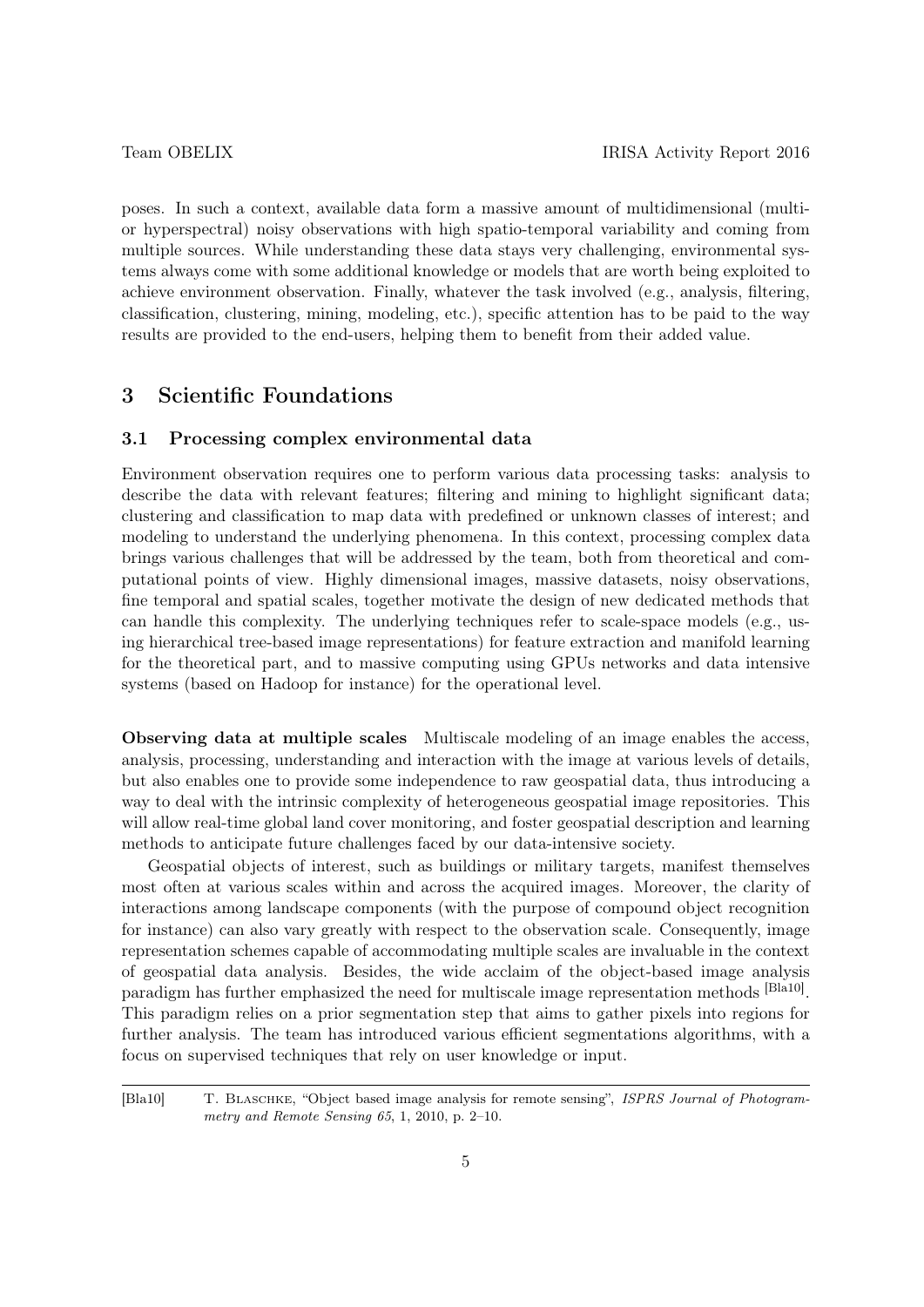In particular, given a satellite image at a single resolution, various methods have been designed for constructing its multiscale representation. Wavelets and Gaussian pyramids for example, are popular multiresolution tools in this regard, employed especially with the purpose of image fusion (pan sharpening) and change detection. Unfortunately, they fail to preserve the contours of the image components, and consequently do not lend themselves well for multiscale object-based image analysis. Hierarchical representations form a relevant alternative introduced by the mathematical morphology community. Among the available tree models belonging to this category, partition hierarchies consist of producing segmentation maps of their input at various coarseness levels, with the latter being directly related to the scale under consideration. Inclusion hierarchies rely on the iterative nesting of image components, e.g., from isolated extrema to larger objects. Both models enable efficient representation and direct subsequent extraction of meaningful image regions at arbitrary scales. Hence, multiple tree models relying on these powerful representations have been introduced [SW09], e.g., binary partition trees, or min/max trees. Moreover, certain tree variations can accommodate flexible segmentation strategies according to arbitrary criteria, while additionally preserving the contours of image components [PLCS12]. We explore in the team how to build such hierarchical models from large and multivariate datasets. In order to face the inherent complexity of remote sensing data, we also consider to exploit some prior knowledge when constructing the image model, e.g., in high dimensional spaces.

The description of image content (or feature extraction) is a stage of crucial importance for various geospatial applications, such as content-based retrieval, classification and mapping. Consequently, a plethora of content descriptors have been elaborated in this regard, either at pixel, region or global level, capturing spectral, textural, shape-based, geometric and even localized image properties. Even though content-description approaches have come a long way in the past couple of decades, the challenges, practical requirements and complexity of the data under consideration have increased just as much, if not more. Indeed, content description has to be robust against global and local illumination, rotation, scale variations and geometric deformations. Moreover, with the advances in terms of spatial and spectral resolutions, content descriptors are expected to adapt to their variations, so as to exploit the additional information; for instance by means of descriptors capable of capturing fine spectral image characteristics, or even particular spatial arrangements of predefined objects. Furthermore, the availability of time series has enabled a whole new level of temporal queries that require suitable temporal features. The team aims to elaborate such original and robust features, e.g., with a focus on morphological attributes taking into account some prior knowledge.

Facing the curse of dimensionality Environmental data usually come with high dimensionality, either in the number of samples or in the number of dimensions per sample. A good example is found in Hyperspectral Imaging, where a pixel is a vector of reflectances sampled over different wavelengths, and an image is therefore a data cube usually containing several

<sup>[</sup>SW09] P. Salembier, M. Wilkinson, "Connected operators", IEEE Signal Processing Magazine 6, 6, 2009, p. 136–157.

<sup>[</sup>PLCS12] B. Perret, S. Lefèvre, C. Collet, E. Slezak, "Hyperconnections and hierarchical representations for grayscale and multiband image processing", IEEE Transactions on Image Processing 21, 1, January 2012, p. 14–27.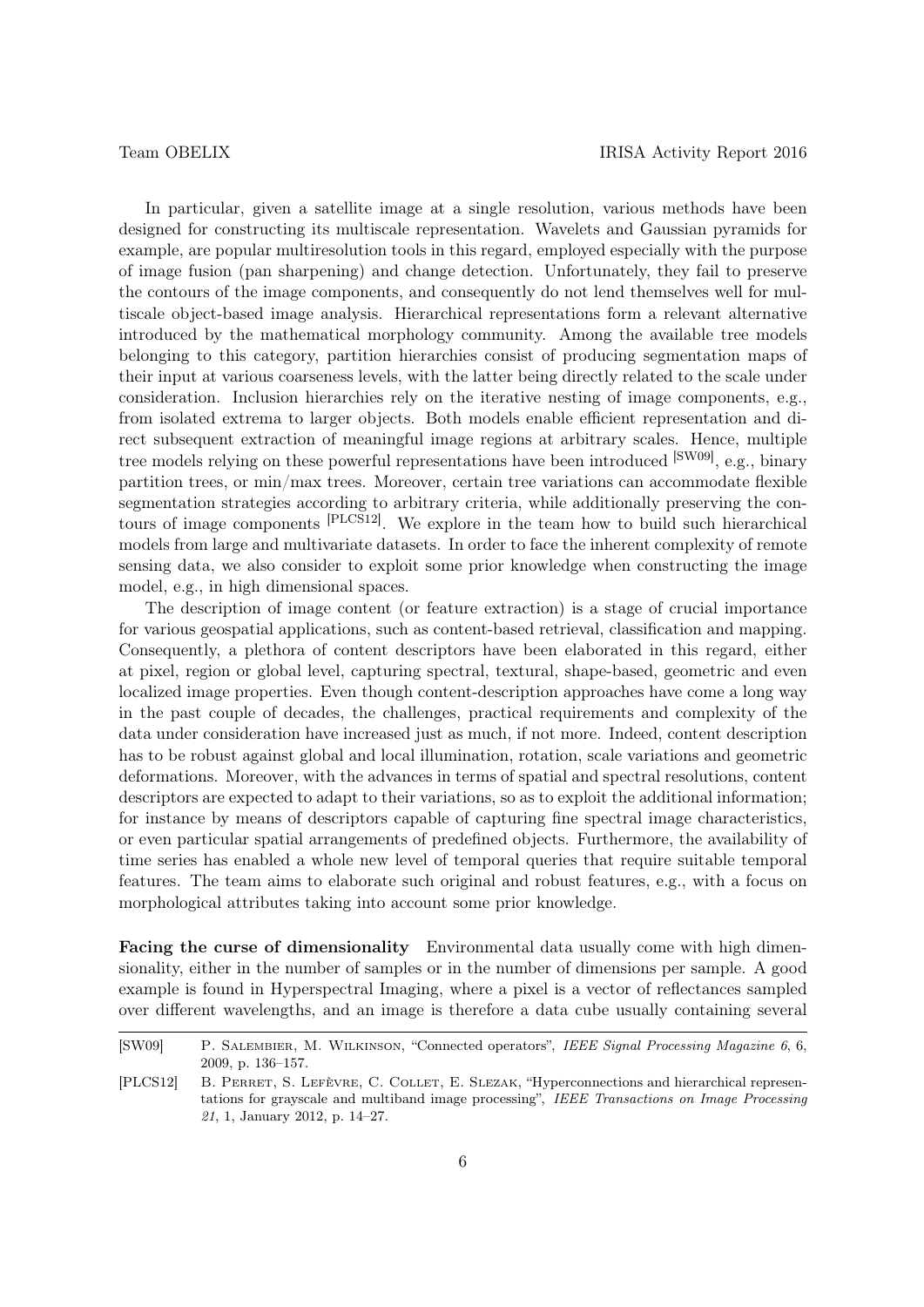hundreds of reflectances per pixel. This dimensionality comes with several problems that arise either from a statistical viewpoint (curse of dimensionality) or from computational issues. A good solution is found in dimensionality reduction techniques, which hopefully provide concise representation of the initial information. This reduced information set could be obtained through the embedding of the original data in a lower dimensional but meaningful space. This embedding usually stems from a variety of different energy functions to be optimized, generally associated to the quality of reconstruction of the samples from the embedding space to the original input space. The matrix factorization problem provides a well-grounded framework to a wide class of dimensionality reduction techniques. By decomposing a given data matrix into a product of two matrices (representing respectively the embedding space and the surrogate representation on the data in this space), one can find the expression of several well known transformations by setting constraints on the embedded space or the decomposition. Hence, the Principal Component Analysis is obtained when an orthogonality constraints is set on the vectors of the embedding space. Setting a positivity constraint on both matrices lead to the well known nonnegative matrix factorization. Adding sparsity constraints on the embedding vectors leads to sparse PCA techniques, while imposing it on the reduced coordinates lead to the sparse coding.

We have started in the team to work extensively on the convex formulation of these problems, since it buries strong relations with the underlying physics of the phenomena: the observed data are then assumed to a be mixture of existing, identified, components. As examples, in the case of hyperspectral data, at a given location, and because of the spatial resolution of the captor and scattering effects, the value contained in one pixel is assumed to be a combination of several spectra that describe the reflectance of a "pure" material (e.g., soil, water, asphalt, etc.). Those materials are said to be endmembers. The problem of unmixing [BDPD+12] those data amounts to find which of those endmembers are present in the pixel spectrum, and in which proportion (abundance). This constitutes a difficult ill-posed inverse problem for which no closed-form solutions are available, but where matrix factorization techniques provide appealing solutions (e.g. sparsity constraints or convexity constraints). We also plan to use those kind of technique for the analysis and unmixing of time series representing land covers.

Also, the dimensionality problems can be solved to some extent by subsampling the original dataset, and providing this way a subset of the data which contains most of the relevant information. As a matter of fact, this subsampling problem buries a lot of resemblances with the matrix factorization problem, since they both try to identify low ranks approximations of the original data matrix. In the literature, this sub-sampling problem is also referred to as precise definition or, as coarse graining. Several criteria can be defined to evaluate the quality of this approximation: Minimization of the eigenvector distortion, label propagation, spectrum perturbation, maximization of the data coverage and diversity, etc. Sometimes, these methods make the assumption that the dataset lives onto a smooth manifold, the structure of which should be preserved through the sub-sampling process. Among others, it is possible to characterize the manifold thanks to the Laplace-Beltrami operator, which is a generalization

<sup>[</sup>BDPD<sup>+</sup>12] J. M. Bioucas-Dias, A. Plaza, N. Dobigeon, M. Parente, Q. Du, P. Gader, J. Chanussot, "Hyperspectral unmixing overview: Geometrical, statistical, and sparse regression-based approaches", Selected Topics in Applied Earth Obs. & Remote Sensing, IEEE J. 5, 2, 2012, p. 354–379.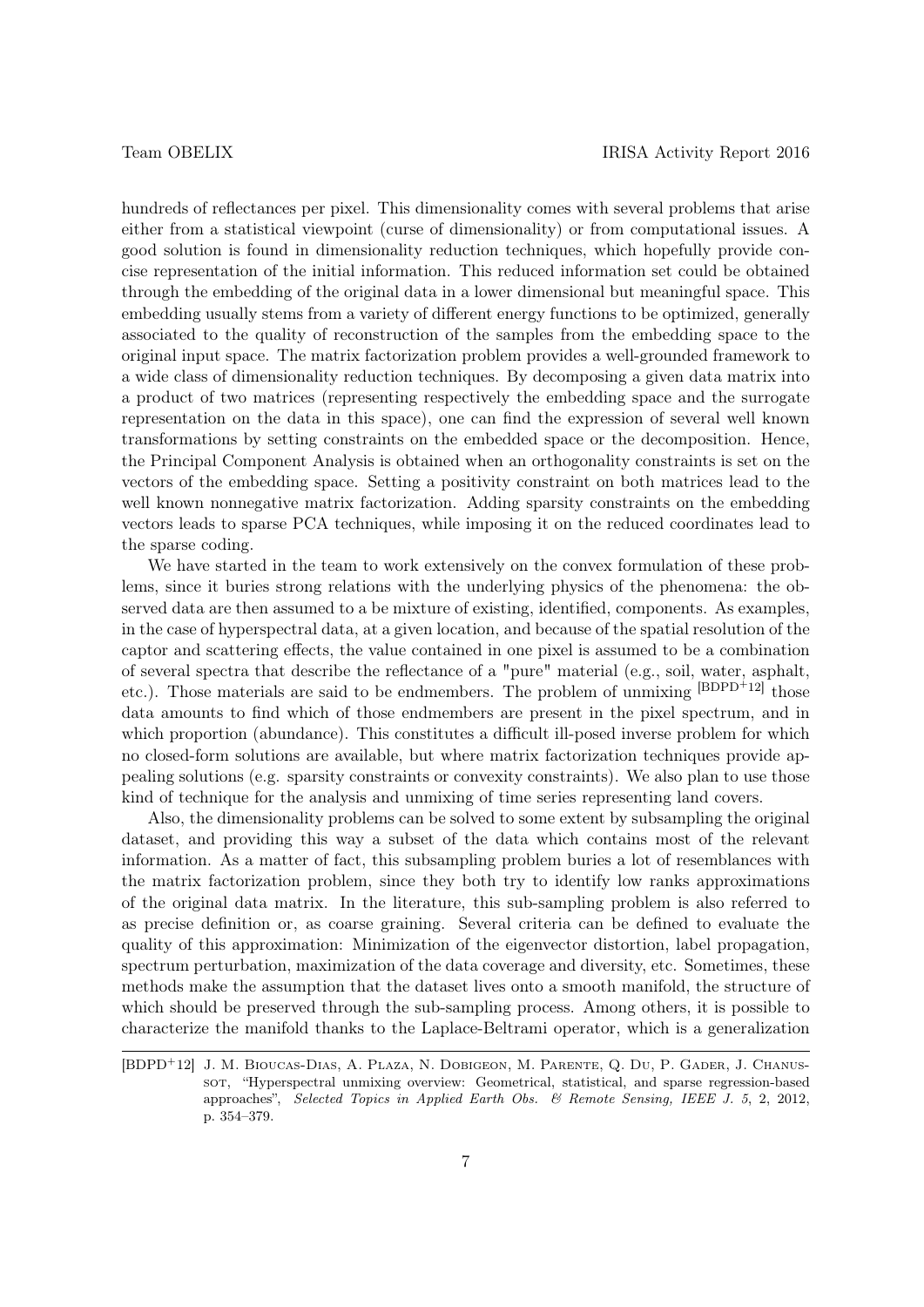of the Laplace operator to Riemannian manifolds. In [CL06], the Laplace-Beltrami operator is shown to be fairly well approximated by the Gaussian kernel, exhibiting a strong link between the manifold study and kernel methods in machine learning (with RBF kernels) from which the team has designed a new manifold learning algorithm [CBJ11]. Furthermore, the team is studying the manifold in the input space, or its image in the feature space induced by a kernel, and is further exploring the problem of low rank approximations with dedicated and scalable kernel methods.

Adapting distributions and correcting data shifts Domain adaptation problems occur naturally in many applications of machine learning to real-world datasets [QCSSL09]. In remote sensing image analysis this problem arises frequently, since the acquisition conditions of the images (cloud cover, acquisition angle, seasonal variations) are most often different. As a consequence, even if the images contain the same type of objects, the observed data distribution undergoes a d-dimensional and often nonlinear spectral distortion, i.e. a distortion that is local, class-specific and that impacts differently each region of the electromagnetic spectrum.

One way to solve this problem is to perform an adaptation between the two d-dimensional image domains, in order to achieve a relative compensation of the shift by matching the data clouds to each other. Provided that the data are expressed as graphs and embed a topological structure, this problem can be seen as a graph matching problem and has been tackled as such in hyperspectral remote sensing.

Dealing with time series and dynamic patterns With the growing temporal resolution of remote sensors come new challenges including knowledge extraction from these large temporal datasets. New methods should then be designed so as to better understand dynamics of the observed phenomenons. One possible application is the monitoring of agricultural plots from series of remote sensing images. Here, data are available and their temporal resolution is such that a fine-grained analysis of farming behaviors can be performed.

Time-sensitive metrics (such as Dynamic Time Warping, DTW) have shown great impact on many time series retrieval tasks. We intend to investigate the use of such metrics at the core of machine learning and/or indexing algorithms. This implies to tackle two main (and related) issues.

First, many of these algorithms rely on the assumption that similarity between objects can be measured using distances, or metrics that are distances in some (possibly unknown) spaces (this is the case of kernel functions), which is not the case for standard time-sensitive metrics. This has several implications on the use of time-sensitive metrics for machine learning. Some algorithms (e.g. k-means) make intensive use of barycenter computations: when using DTW-

<sup>[</sup>CL06] R. COIFMAN, S. LAFON, "Diffusion maps", Applied and Comput. Harmonic Anal. 21, 1, 2006, p. 5–30.

<sup>[</sup>CBJ11] N. COURTY, T. BURGER, L. JOHANN, "PerTurbo: a new classification algorithm based on the spectrum perturbations of the Laplace-Beltrami operator",  $in: ECML/PKDD, 1$ , p. 359–374, 2011.

<sup>[</sup>QCSSL09] J. Quiñonero-Candela, M. Sugiyama, A. Schwaighofer, N. D. Lawrence, Dataset shift in machine learning, Neural information processing series, MIT Press, Cambridge, MA, 2009.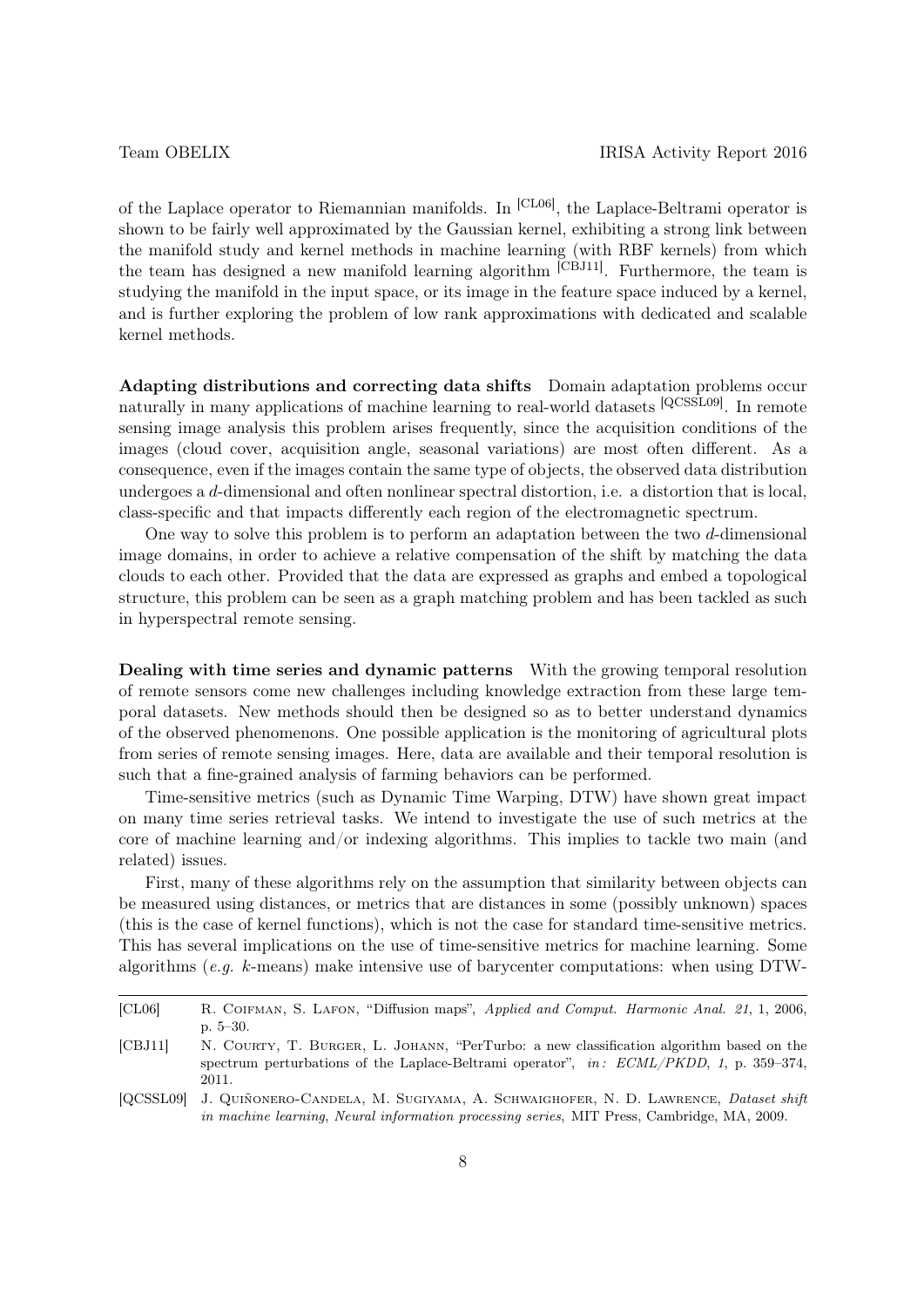like metrics, new methods to approximate these as best should be introduced [PKG11]. Other algorithms, in the context of indexing, rely on triangular inequality to prune out the search space at query time. When such inequality does not hold, new pruning methods should be designed so as to perform efficient queries.

Second, most machine learning algorithms make intensive use of distance computations, which can be affordable if the considered distance is fast to compute but becomes a strong limitation when using DTW-like metrics. In order to deal with this issue, fast yet approximate computation of such distances could be used at the core of machine learning algorithms so as to trade accuracy for efficiency.

#### 3.2 Incorporating prior knowledge and models

To deal with the intrinsic complexity of images, environment observation can most often benefit from supplementary information (additional measurements, expert knowledge, physical models). Incorporating such information when processing environmental data is thus highly expected. We will address this issue in four different ways: i) data assimilation when dealing with physical models; ii) data fusion and dimensionality reduction when dealing with additional measurements, iii) active learning for interactions with expert knowledge and iv) supervision in the early steps of computer vision (e.g., feature extraction, image segmentation and representation, etc.). The two first points are discussed below whereas the third one is presented in the next section. Let us recall that the last point has been addressed in the previous section.

Coupling data and models In general many physical models exist to describe an environmental system. However, such models are rarely compatible with data analysis tools (e.g., models are non-linear and thus do not fit the classic assumptions in computer vision) and it is therefore of prime importance to design alternative strategies able to accurately mix the recent physical models with variables derived from images. Mixing data and models is commonly known as the data assimilation problem that has largely been studied in the geosciences community. However some specific difficulties due to the intrinsic nature of images (high dimension, 2D/3D projections, indirect observations, etc.) require the design of adapted methodologies.

From a thematic point of view, we will focus on two main applications: the recovery of small-scale velocity fields and the estimation of bio-physical parameters. Although these two aspects seem to be disconnected, they are of prime importance for us since: (i) they require the use of complementary data (low spatial resolution satellite with high temporal rate for wind fields and conversely, high and very high spatial resolution for biophysical parameters with low temporal rate); (ii) associated models are of different nature; we will thus explore a large panel of solutions; and (iii) as longer-term goal, we plan to use complex models of climate/land cover interactions that require the knowledge of both biophysical variables and local winds (as pollutant dispersion or landscape evolution models).

From a methodological point of view, variational data assimilation and stochastic filtering techniques will be explored. Indeed, promising results have been obtained very recently

<sup>[</sup>PKG11] F. PETITJEAN, A. KETTERLIN, P. GANÇARSKI, "A global averaging method for dynamic time warping, with applications to clustering", Pattern Recognition 44, 3, 2011, p. 678-693.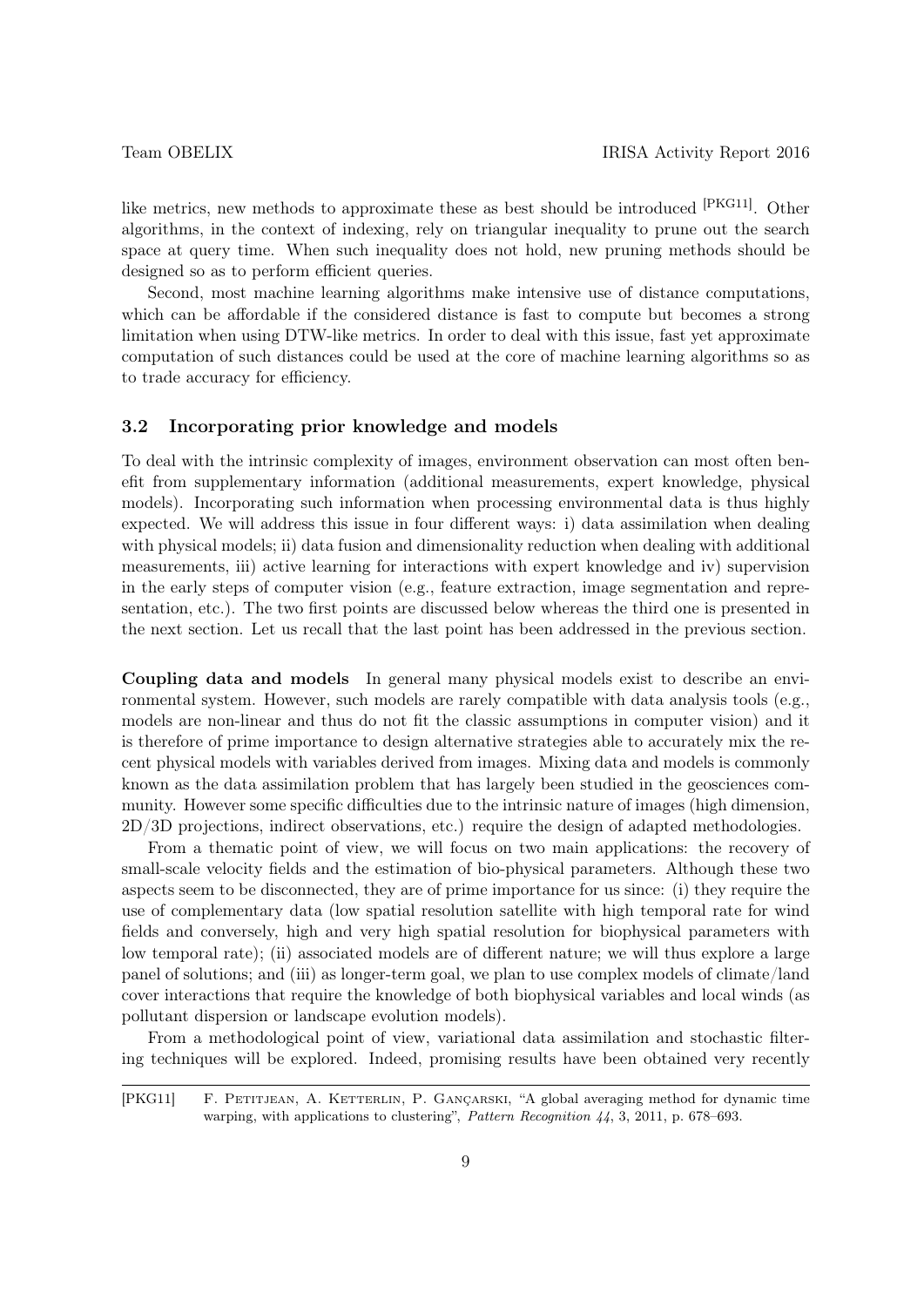through approaches relying on optimal control theory and data assimilation. The techniques proposed melt an imperfect modeling (based on Partial Differential Equations) of the physical process and an observation operator, leading to adequate optimal tools for consistent combination of model and observations. In this context the variational approach (3D-4D var) is a popular methodology. For turbulent 2D flows, curve and front tracking or data reconstruction from images, this enabled the recovering of the whole scale range of the flow. However as already mentioned, it has been observed that errors still remain on the fine scale structures. Yet, they are of prime importance in many applications related to climate and land-cover interactions as urban pollution understanding.To deal with fine scales, we will rely on our first works that consist in performing a multi-scale estimation by exploiting the framework of data assimilation where the usual temporal variable is now an artificial time between scales and the models are based on downscaling laws issued from fluid mechanics. We will rely on various observation operators: image-based ones and direct observations (issued from local sensors at lower altitudes) in order to estimate, in a single scheme, the velocities at various layers of the atmosphere by keeping the physical interactions between these layers. To that end, a large variety of physical models of scale interactions will be explored. These models are mainly developed in the Turbulence Laboratory of Tsinghua University (Beijing, China) with which we have many links and projects. The design of adapted image-based observation operators (link between the image luminance and the fine scale velocities) and the adaptation of existing physical models to this specific problem will be the key axes of researches.

When dealing with land cover studies, main parameters to be extract from remotely sensed data are: kind of land cover (built areas, water, roads or vegetation), surface roughness, temperature, moisture and the LAI (Leaf Area Index, related to the vegetation). In practice all parameters of interest can already be estimated from images. Let us however mention that in specific environments (urban, highly intensive agricultural landscapes), the estimation of the temperature is delicate since many interactions between land cover and temperature occur. We will thus build upon some previous work from OSUR <sup>[FDQ12]</sup> to design precise temperature estimation tools in urban environments. The idea is to adapt the existing models of temperature (at regional scales) to the scale of a city by extracting correlations/statistical relations between land cover and temperature. These relations will be computed from sparse representations and manifold learning techniques discussed in previous section. The specific case of bio-physical parameter and in particular LAI estimation will also be managed through stochastic filtering techniques. The underlying physical process of annual growth of leaves is indeed known and this information is at the moment not taken into account in existing and operational estimation tools. It may therefore be of high interest to take this knowledge into consideration. It has indeed two advantages: i) reduction of the noise and interpolation of missing data associated to the low temporal observations and ii) extraction of some hidden parameters related to the calibration of the dynamic models. We have been involved in this direction for the recovery of bio-physical parameters from medium resolution images in collaboration with the CPLANT team of CASIA (Institute of Automation of Chinese Academy of Sciences) which develops since more than 30 year a well known plant growth model (named GreenLab). Within the OBELIX

[FDQ12] X. FOISSARD, V. DUBREUIL, H. QUENOL, "Spatialization of urban heat island by multi regression in Rennes, France", in : 8th International Conference on Urban Climate, 2, Dublin, Ireland, 2012.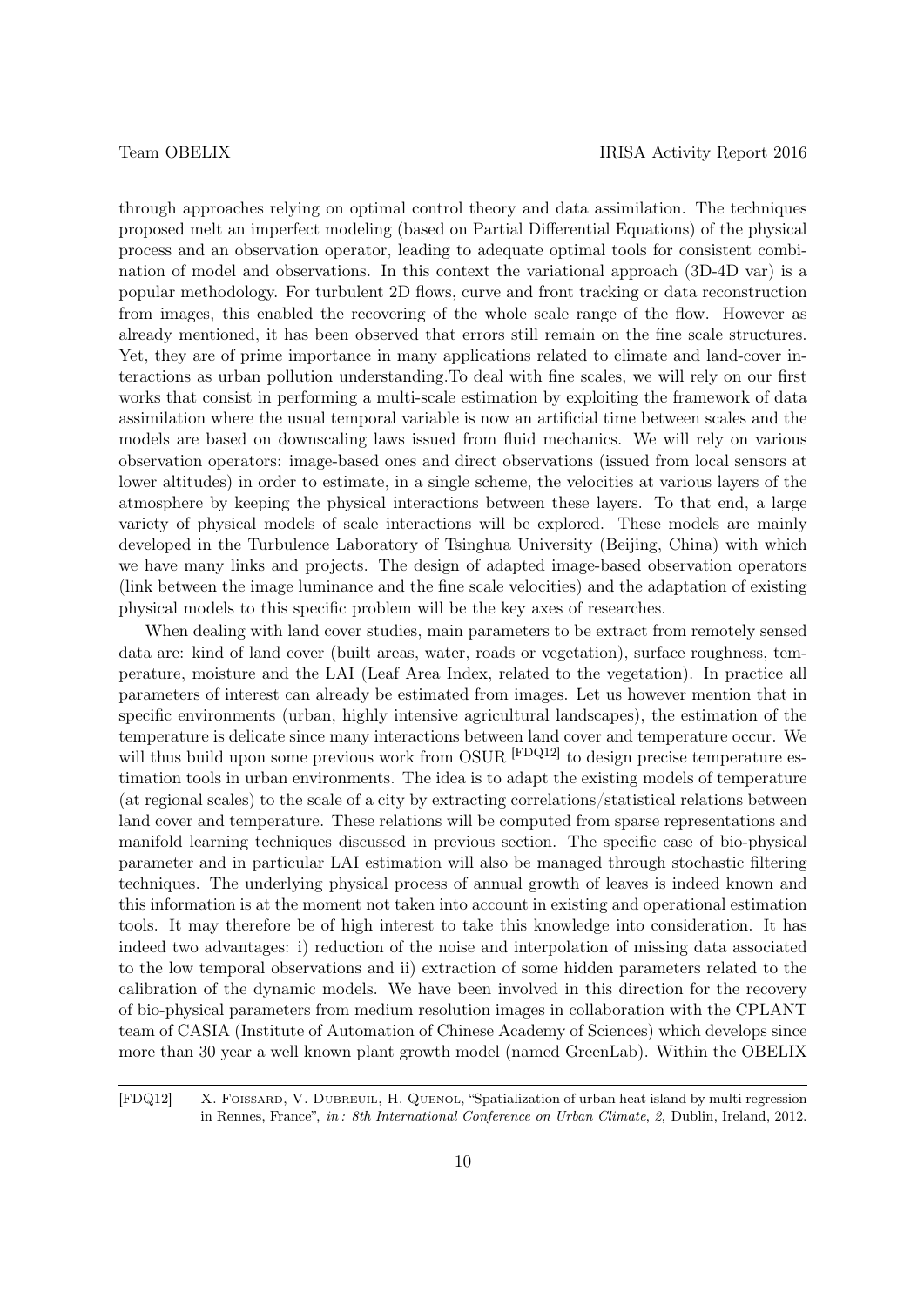team, we plan extend our first works and move from medium resolution to very high resolution data. As the GreenLab model requires many calibration parameters and is highly non linear, we will rely both on reduction techniques (to learn some parameters on known data sets) and particle-smoothing approaches which are more adapted to the manipulation of complex models than the variational data assimilation (in particular they do not require adjoint models which are tricky to design with GreenLab).

Combining various sources of information Since complementary observations are available for analyzing land cover parameters or winds (a wide range of remote sensing data, a set of on site measurements, hemispherical photographs, surveys), a specific care should be done regarding the combination of these data: even if mixing various sources can generally improve the quality of the estimation, an improper handling of this wealth of information is sometimes likely to introduce more noise and uncertainty in the measurement than expected precision. Combining this information is a crucial step since extracting values with a minimum of noise is the key point for analyzing and understanding the land covers. An accurate management and homogenization of this mass of information is then essential in order to extract usable time series. In particular, reducing the uncertainty is the fundamental issue when observations have variable degrees of confidence. Here we will explore the theory of evidence that is particularly suited to decision making by management of uncertainty [Sha76]. We recently explored this aspect to combine observations in order to detect edges in satellite images, to detect changes in remote sensing data from past and present or to evaluate the influence of climatic parameters on the land. Recently, several theoretical extensions have been proposed in order to properly handle sources of data potentially paradoxical, subjective or symbolic <sup>[DS06]</sup> or to apprehend correlated sources <sup>[Den99]</sup>. We will explore such solutions that are perfectly suited to the variety of data we have to deal with.

## 3.3 Putting the user in the loop

Since most of the results of the methodological developments of the team will be aimed towards nonspecialists of computer science (computer vision and image processing, machine learning and data mining), a particular focus will be given to their understanding by the end-user. The objectives are both to facilitate their interactions with the tools, and provide easy ways to understand the results of the different algorithms. We refer to the first category as "active processing", where the user is supposed to interact with the algorithm to achieve a better result, and to the second one as "visual analytics", since the visualization of the algorithm results is meant to provide a thorough understanding of the observed phenomenon.

Active processing Analysis and understanding of EO images is usually performed in a supervised mode, where the expert is able to provide a representative learning dataset. The

[Sha76] G. Shafer, Mathematical Theory of Evidence, Princeton University Press, 1976. [DS06] J. Dezert, F. Smarandache, "Introduction to the Fusion of Quantitative and Qualitative Beliefs", Information and Security 20, 2006, p. 9–49. [Den99] T. DENOEUX, "Reasoning with imprecise belief structures", Int. J. Approx. Reasoning 20, 1, 1999, p. 79–111.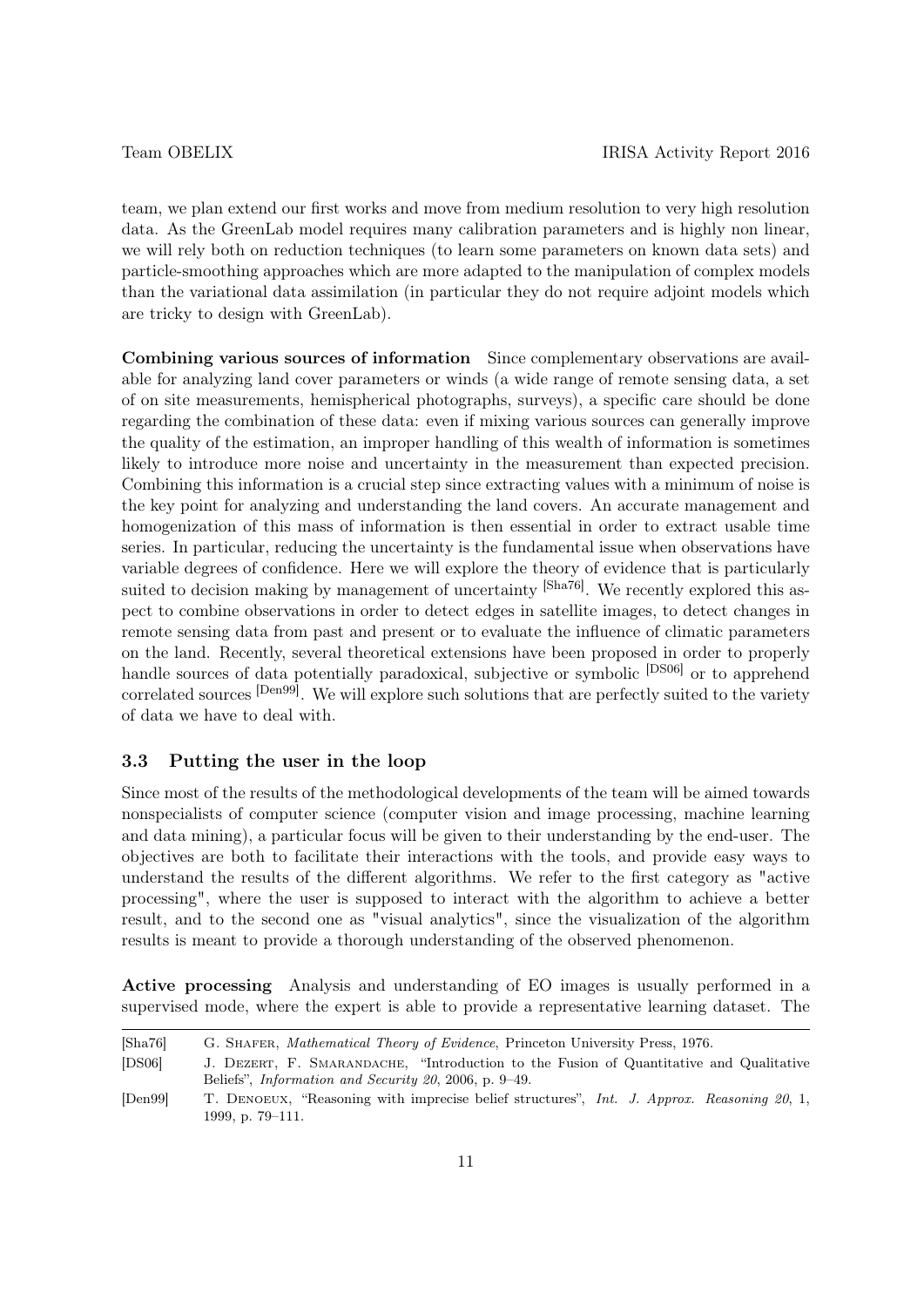latter usually contains a sufficient information about the underlying distributions, which is usually not true, mostly because the labelling activity is time consuming (and also prone to errors), and also because only few criteria can be designed to assess the completeness of descriptions. As a matter of fact, increasing the learning set size can be efficiently done if the learning algorithm is endowed with auto-analysis properties, and is capable of determining which is the best information to add to the system (which samples should be labelled to gain accuracy in the class models, or in the boundaries between the classes). It then ask the user to label this data (or a subset of the data). Yet, this problem of active learning has been well studied in the previous decades, and has also been completed by recent advances in the context of semi-supervised learning, which assumes that also the unlabelled samples can be used for learning class models or driving feature extraction. We propose nethertheless to work on this type of active learning strategies, either by designing new strategies to determine the missing pieces of the learning (such as the one developed in the Perturbo framework or by integrating prior knowledges from physical models or simulation methods in the active strategy. Here, the learning set is enhanced by samples that are not collected from real data, but automatically produced by a simulation model. This kind of bootstrapping by synthetic data has recently been shown to work successfully in the context of crowd video analysis, and we foresee to extend these concepts to environmental data.

Following the objectives of the team to develop supervised feature extraction and supervised image representation and segmentation, we also consider involving the expert in the earlier steps of computer vision through the active paradigm. Indeed, the team will build upon its expertise on efficient algorithms for image representation and segmentation to propose interactive segmentation and analysis schemes that will let the user to explore its datasets in real-time. Image representations and segmentations will be produced in real-time by tacking into account user feedback, leading to a specific view of the data that fits user needs.

Visual Analytics The multimodal observation of the environment through a variety of sensors, as well as simulation models running at fine scales, contribute to produce a large amount of information, which complexity cannot be handled directly by the user. For this information to be processed directly by a human operator, new paradigms of representations are to be explored. Those paradigms usually involve the visual system, which demonstrates in our day to day life capacities which computer scientists fail to reproduce with computers. Turning an information in a some visual clues or easy-to-apprehend chart is in itself a challenging task. Environmental data, that are in essence spatialized and temporal, can however be easily mapped on animated geocentric earth representations. It remains nonetheless that complex data will lead complex representations, that require one to pre-analyze the data before its visualization, either for computational issues, or either to extract the meaningful information inside.

The team intends to first specialize some methodologies to achieve this goal (e.g., explain some unobserved data by a combination of known data, as can be done with matrix factorization techniques), before considering visualization methods. This last point belongs to the category of visual analytics and can be considered as a crucial step to help decision makers exploit rapidly scientific advances. those aspects constitute some middle-term objectives for the development of the team. To ensure dissemination among the scientific communities, the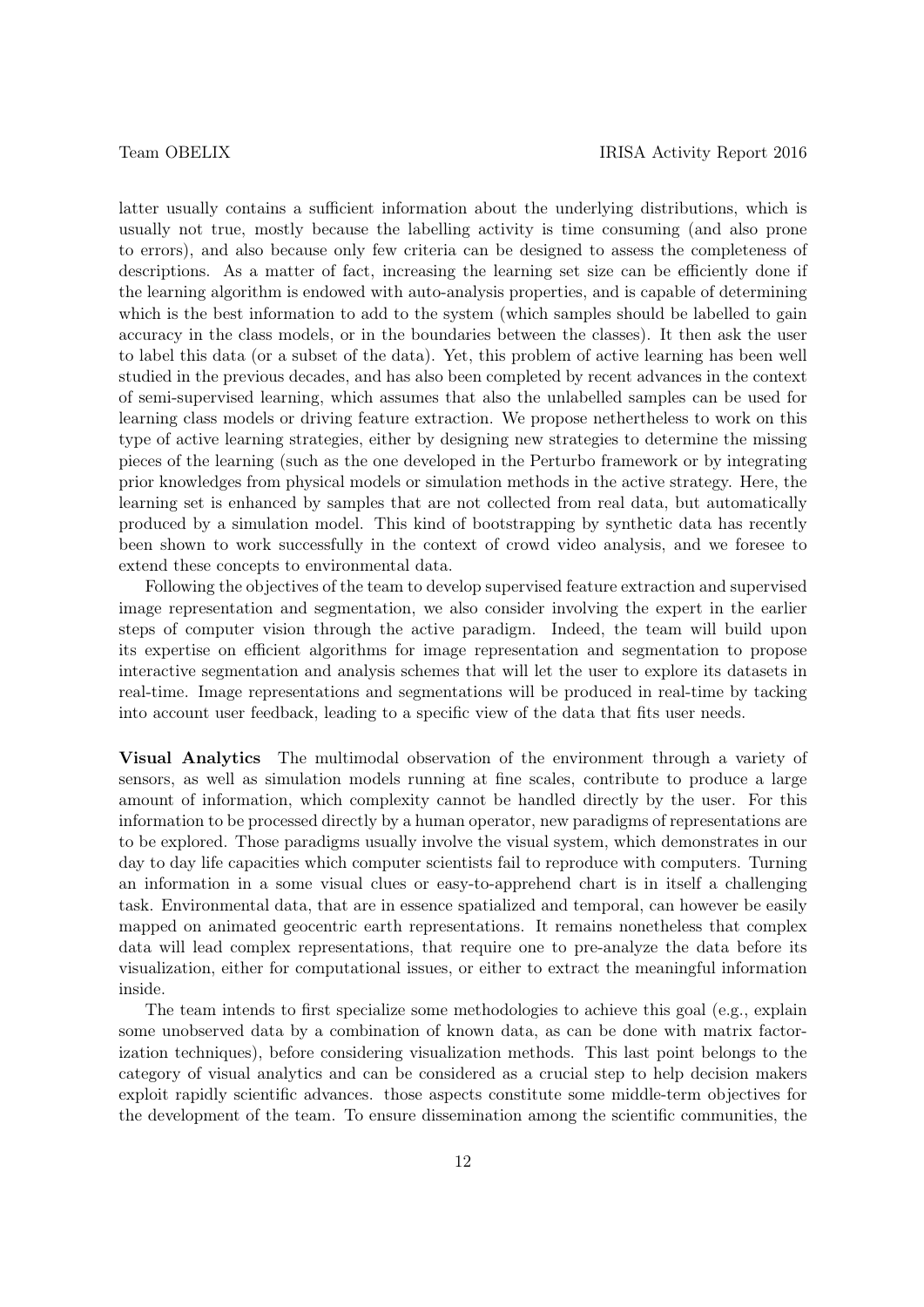team aims to follow open-source initiatives and to deliver a series of tools dedicated to the end-user appropriation of results.

# 4 New Results

### 4.1 Morphological image analysis

Participants: Sébastien Lefèvre, Luc Courtrai.

Mathematical Morphology (MM) is a rich framework for image processing. It consists in non-linear operators that take into account the spatial information contained in the image. Among the works conducted this year on this topic, we have completed our study on regionbased path opening for road detection in a journal paper [\[4\]](#page-23-0). We have also explored the potential of MM in the context of microwave radar data [\[26\]](#page-25-0), with the objective of disseminating widely this toolbox to some new user communities (e.g. for detection of Radio Frequency Interferences).

### 4.2 Hierarchical image analysis

Participants: Sébastien Lefèvre, François Merciol, Laetitia Chapel, Petra Bosilj, Yanwei Cui.

Hierarchical representations provide a powerful way to model, analyze and process images beyond the simple grayscale ones. Tree construction has received some specific attention with the design of a new, efficient algorithm through a collaboration with TU Brno and a journal publication [\[6\]](#page-23-1). To face the lack of client resources when dealing with big data (large images), we have introduced a client-server solution that allows a client to delegate the tree construction to a server and to later access remotely only to some parts of the overall representation [\[27\]](#page-25-1). We were also considering hyperspectral images and introduce an original solution to compute multiscale features (a.k.a. attribute profiles). This solution was defined as a relevant compromise between marginal and vectorial strategies [\[1\]](#page-23-2), featuring a collaboration with Mauro Dalla Mura and Erchan Aptoula.

The doctoral study conducted by Petra Bosilj on image retrieval was completed, and her results on local pattern spectra and their application to satellite image retrieval were consolidated through two journal publications ([\[3\]](#page-23-3) with Michael Wilkinson and [\[2\]](#page-23-4) with Erchan Aptoula, respectively).

Following our preliminary work in designing kernels tailored for morphological hierarchies (PhD of Yanwei Cui), we have proposed a bottom-up approach aiming at classifying a pixel through its context (i.e. its ancestors in the tree) [\[17\]](#page-24-0). Combining this approach with the previous top-down strategy allowed us to use the two kinds of kernels to tackle multiple data sources, leading to significant gain in classification accuracy for land cover mapping [\[18\]](#page-24-1).

### 4.3 Deep Learning for Remote Sensing

Participants: Sébastien Lefèvre, Nicolas Audebert.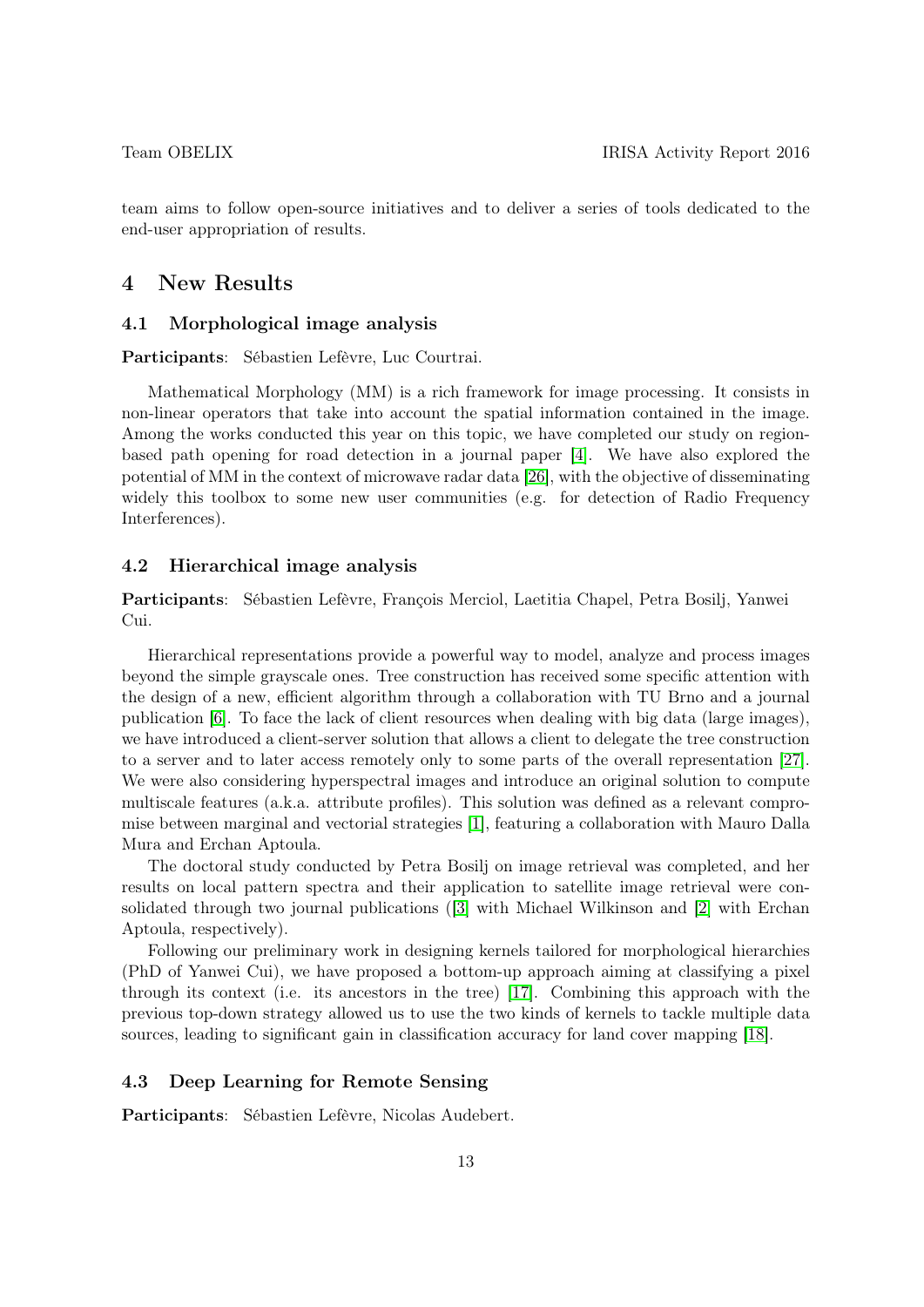We have engaged in the field of deep learning applied to Earth Observation, and more precisely we have explored how semantic segmentation could be used for land cover mapping. To do so, a preliminary study was focusing on the spatial support used in the semantic segmentation process: we show that the sliding window used for a CNN can be favorably replaced by some contextual neighborhood, preferably provided through superpixels than with a standard segmentation procedure [\[12\]](#page-24-2). We then adopted a fully-convolutional approach through the novel semantic segmentation network (SegNet). We have extended this network to deal with multiple inputs (e.g. RGB and DSM/NDVI features) and to consider information available at multiple scales [\[14\]](#page-24-3). Furthermore, the semantic segmentation that was provided by this network was also used as an intermediate step in an deep learning-related object-based image analysis approach to perform object (vehicle) detection and recognition in the public ISPRS 2D semantic labeling dataset [\[13\]](#page-24-4).

#### 4.4 Optimal Transport for machine learning and remote sensing

Participants: Nicolas Courty, Sina Nakhostin, Thomas Corpetti.

Following our works on optimal transport for domain adaptation initiated in 2014, we developed an activity centered around the theme of optimal transport for machine learning.

Image fusion based on optimal transport. In this work we tackle the problem of the fusion of hyperspectral (HS) and multispectral (MS) satellite images. The aim of the fusion process is to merge the spectral quality of the HS images with the better spatial resolution of the MS images. The final result is an image having both high spectral and spatial resolution. In order to perform the fusion task, we suggest an approach based on optimal transport theory that highlights the idea of energy transfer from the starting images HS and MS to the resulting final image. In this sense, the map transport can be thought as the transfer of characteristics of one image to another. We published another foundation paper on the use of optimal transport for data fusion in remote sensing [\[16\]](#page-24-5).

Mapping estimation We are interested in the computation of the transport map of an Optimal Transport problem. Most of the computational approaches of Optimal Transport use the Kantorovich relaxation of the problem to learn a probabilistic coupling but do not address the problem of learning the underlying transport map linked to the original Monge problem. Consequently, it lowers the potential usage of such methods in contexts where out-of-samples computations are mandatory. In this work we propose a new way to jointly learn the coupling and an approximation of the transport map. We use a jointly convex formulation which can be efficiently optimized. Additionally, jointly learning the coupling and the transport map allows to smooth the result of the Optimal Transport and generalize it to out-of-samples examples. Empirically, we show the interest and the relevance of our method in two tasks: domain adaptation and image editing. This work was published at NIPS [\[29\]](#page-25-2).

Unmixing with Optimal Transport This work is focused on spectral unmixing and presents an original technique based on Optimal Transport. Optimal Transport consists in estimating a plan that transports a spectrum onto another with minimal cost, enabling to compute an associated distance (Wasserstein distance) that can be used as an alternative metric to compare hyperspectral data.This is exploited for spectral unmixing where abundances in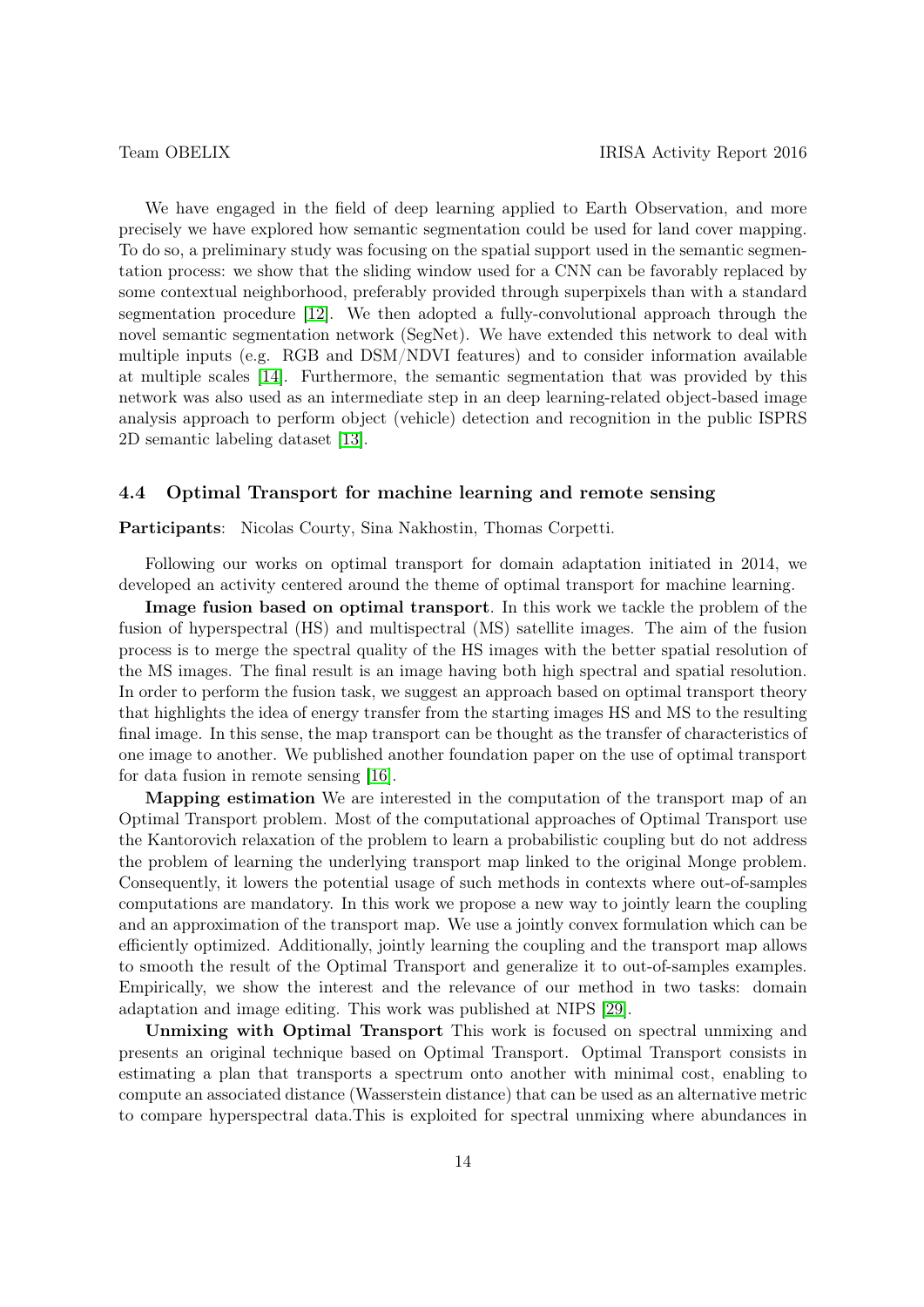each pixel are estimated on the basis of their projections in a Wasserstein sense (Bregman projections) onto known end-members. In this work an over-complete dictionary is usedto deal with internal variability between endmembers, whilea regularization term, also based on Wasserstein distance, isused to promote prior proportion knowledge in the endmem-ber groups. Experiments are performed on real hyperspectraldata of asteroid 4-Vesta. This work was part of Sina Nakhostin PhD [\[28\]](#page-25-3).

Another line of work for unmixing with optimal transport was applied to signal (music analysis). Many spectral unmixing methods rely on the non-negative decomposition of spectral data onto a dictionary of spectral templates. In particular, state-of-the-art music transcription systems decompose the spectrogram of the input signal onto a dictionary of representative note spectra. The typical measures of fit used to quantify the adequacy of the decomposition compare the data and template entries frequency-wise. As such, small displacements of energy from a frequency bin to another as well as variations of timbre can disproportionally harm the fit. We address these issues by means of optimal transportation and propose a new measure of fit that treats the frequency distributions of energy holistically as opposed to frequency-wise. Building on the harmonic nature of sound, the new measure is invariant to shifts of energy to harmonically-related frequencies, as well as to small and local displacements of energy. Equipped with this new measure of fit,the dictionary of note templates can be considerably simplified to a set of Dirac vectors located at the target fundamental frequencies (musical pitch values). This turns gives ground to a very fast and simple decomposition algorithm that achieves state-of-the-art performance on real musical data. This work was published at NIPS [\[21\]](#page-24-6).

### 4.5 Classifier Selection

Participants: Bharath Bushan Damodoran, Nicolas Courty, Sébastien Lefèvre.

Generating accurate and robust classification maps from hyperspectral imagery (HSI) depends on the users choice of the classifiers and input data sources. Choosing the appropriate classifier for a problem at hand is a tedious task. Multiple classifier system (MCS) combines the relative merits of the various classifiers to generate robust classification maps. However, the presence of inaccurate classifiers may degrade the classification performance of MCS. In this paper, we propose a unsupervised classifier selection strategy to select an appropriate subset of accurate classifiers for the multiple classifier combination from a large pool of classifiers. The experimental results with two HSI show that the proposed classifier selection method overcomes the impact of inaccurate classifiers and increases the classification accuracy significantly. This work is part of Bharath Bushan Damodoram post-doc, was published at IGARSS [\[19\]](#page-24-7).

#### 4.6 Clique Neural Networks

Participants: Nicolas Courty, Romain Huet, Sébastien Lefèvre.

This work was done in the context of the SENSE project, and is part of romain Huet's PhD. Neural networks that are able to retrieve store and retrieve information constitute an old but still active area of research. Among the different existing architectures, recurrent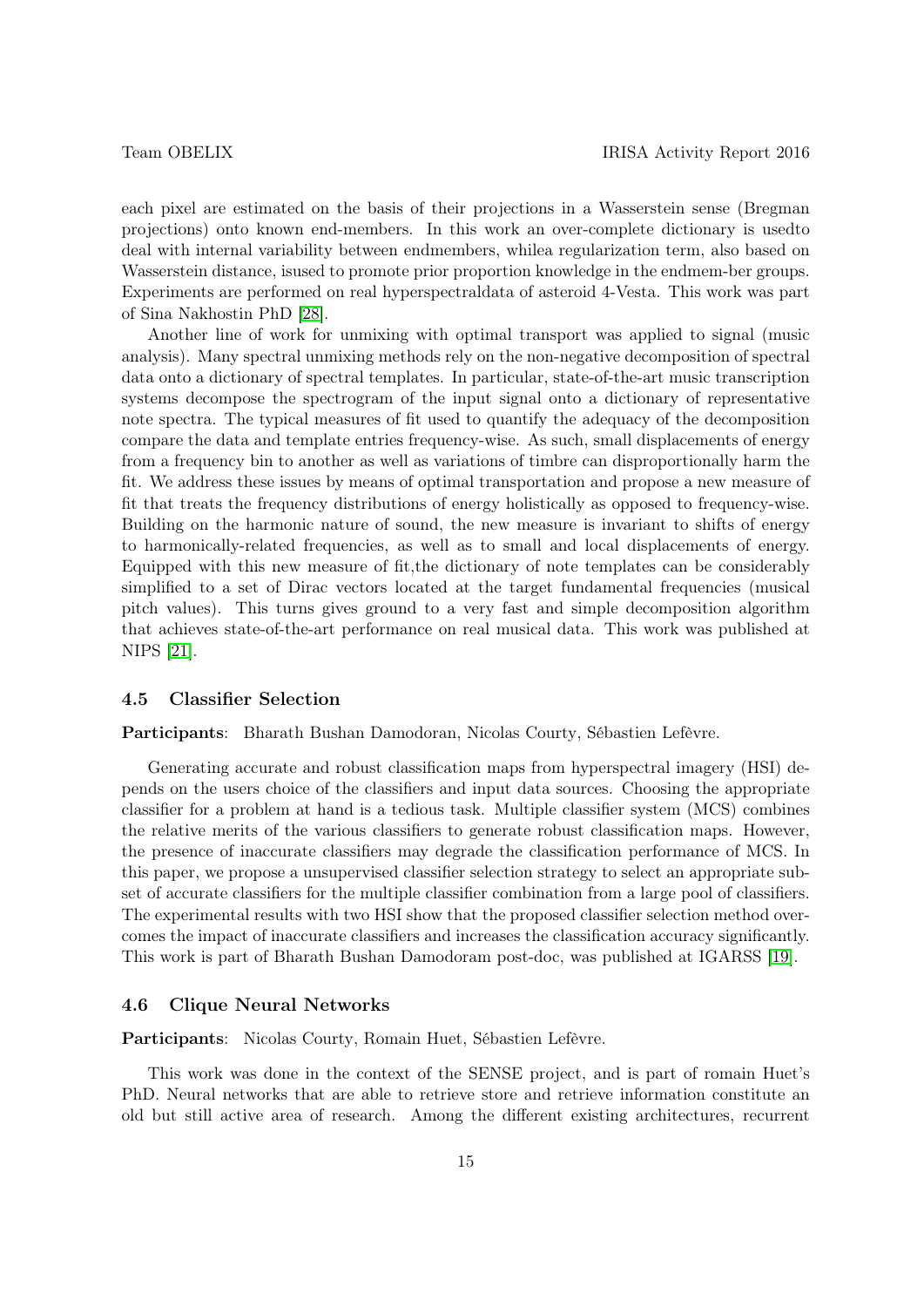networks that combine associative memory with error correcting properties based on cliques have recently shown good performances on storing arbitrary random messages. However, they fail in scaling up to large dimensions data such as images, mostly because the distribution of activated neurons is not uniform in the network. We propose here a new penalization term that alleviates this problem, and shows its efficiency on partially erased images reconstruction problem. Published at ESANN [\[23\]](#page-25-4).

### 4.7 Unmixing for Planetary Hyperspectral Images

Participants: Nicolas Courty, Sina Nakhostin, Thomas Corpetti.

Hyperspectral images are commonly used in the context of planetary exploration, especially for the analysis of the composition of planets. As several instruments have been sent throughout the Solar System, a huge quantity of data is getting available for the research community. Among classical problems in the analysis of hyperspectral images, a crucial one is unsupervised non-linear spectral unmixing, which aims at estimating the spectral signatures of elementary materials and determining their relative contribution at a sub-pixel level. While the unmixing problem is well studied for earth observation, some of the traditional problems encountered with earth images are somehow magnified in planetary exploration. Among them, large image sizes, strong non-linearities in the mixing (often different from those found in the earth images) and presence of anomalies are usually impairing the unmixing algorithms. This work is a new method that scales favorably with the problem posed by this analysis. It performs an unsupervised unmixing jointly with anomaly detection capacities, and has a global linear complexity. Non linearities are handled by decomposing the hyperspectral data on an overcomplete set of spectra, combined with a specific sparse projection, which guarantees the interpretability of the analysis. A theoretical study is proposed on synthetic datasets, and results are presented over the challenging 4-Vesta asteroid dataset. This work was done in the context of Sina Nakhostin PhD and was published as a journal paper in IEEE TGRS [\[8\]](#page-23-5), and featured a collaboration with Harold Clenet from EPFL.

#### 4.8 Coupling data and models

Participants: Thomas Corpetti, Pascal Zille.

Super-resolution of fluid-flows. The problem of improving the quality of low-resolution passive scalar image sequences has been addressed. This situation, known as "image superresolution", aroused very few applications in the field of fluid visualization (despite the fact that most image acquisition devices have limited spatial resolution and users often require higher-resolution images for further processing and analysis).

The originality of our work has been to link the image super-resolution process together with the large eddy simulation framework in order to derive a complete super-resolution technique. We started by defining two categories of fine-scale components we aim to reconstruct. Then, using a deconvolution procedure as well as data assimilation tools, we have shown how to partially recover some of these missing components within the low-resolution images while ensuring the temporal consistency of the solution.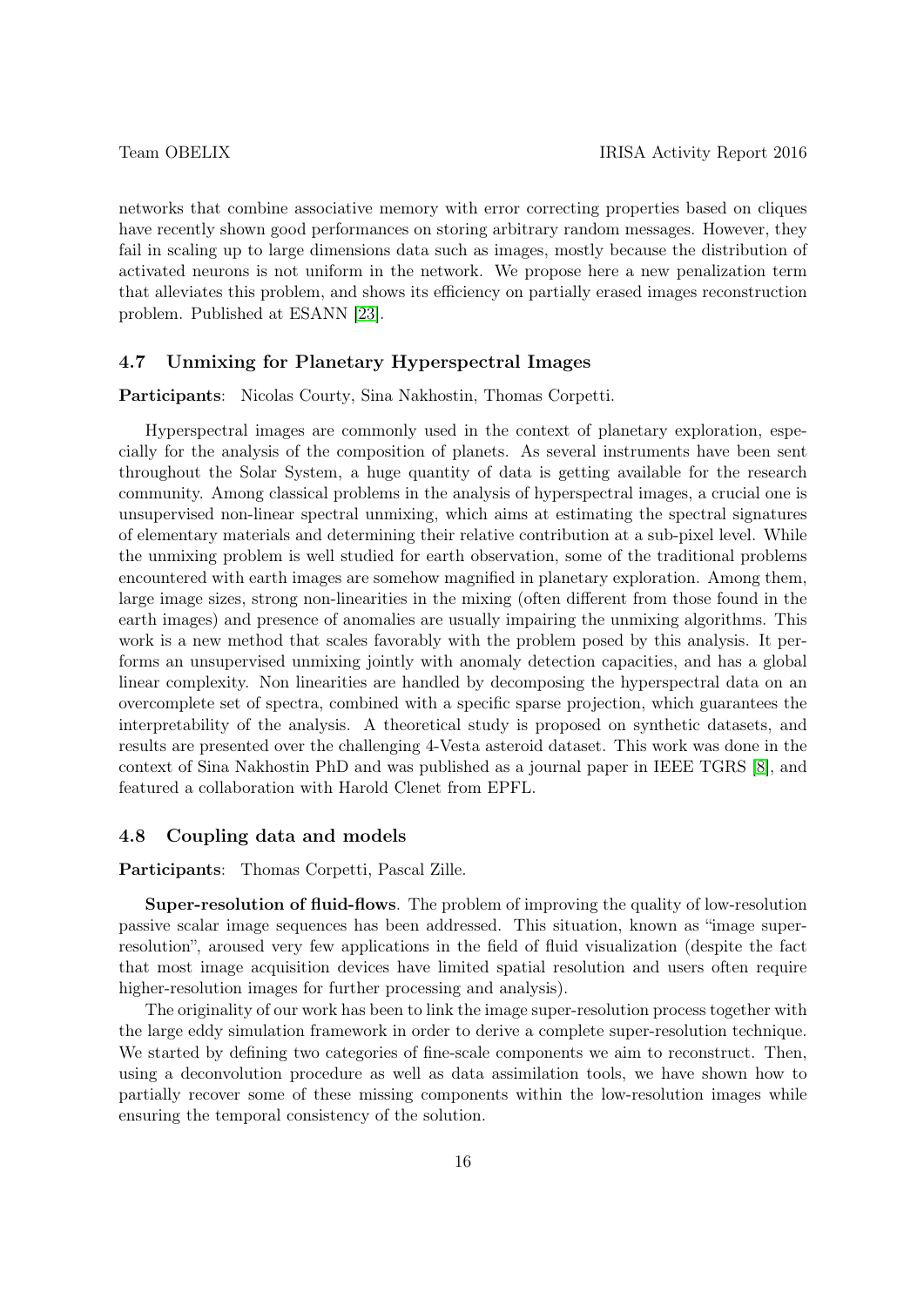This work was done in collaboration with Shao Liang (Ecole Centrale Lyon) and has been published in [\[11\]](#page-23-6). In another context, we have applied similar techniques to interpret Myocardial Strain and Contraction Phase in medical images [\[10\]](#page-23-7).

#### 4.9 Change detection and time series analysis

Participants: Adeline Bailly, Arthur Le Guennec, Romain Tavenard, Sébastien Lefèvre, Nehla Ghouaiel, Laetitia Chapel, Thomas Corpetti.

Time series analysis From a thematic point of view, the analysis of crops and the way they are managed is a very hot point. Therefore, High Spatial Resolution (HSR) remote sensing time series are of prime importance to monitor those systems. However, because of the complexity of the resulting time series, the identification of various practices using conventional tools is no easy task. We have studied the use of computer vision inspired feature extractors for time series classification and their application to crop classification [\[15\]](#page-24-8). We have also studied the impact of data augmentation strategies on classification performance [\[25\]](#page-25-5). On a more prospective side, we have worked on early classification problems in which one aims at being able to provide accurate classifications as early as possible [\[31\]](#page-25-6). In the context of emerging SENTINEL satellite sensor  $(10m \text{ spatial-resolution}, \text{ one image/day})$ , we have worked 1) on the updating of Copernicus HRL (High Resolution Layer, a product of European Commission for land cover classification) using data fusion and Dempster-Shafer theory [\[7\]](#page-23-8) and 2) and the clusterisation of resulting time series using affinity propagation [\[32\]](#page-25-7).

Multimodal Change detection. While change detection is usually performed between two images acquired from the same sensor at different dates, we have addressed this problem in the context of multimodal input data. Our goal was to compare an aerial image (possibly outdated) with a ground-level image that can be provided through VGI or mobile platforms such as Google Street View. The overall process made of several steps, including top-down view construction, ground and aerial views registration and comparison, led to promising results that were published in a journal paper [\[5\]](#page-23-9).

# 4.10 Active learning to assist annotation of aerial images in environmental surveys

Participants: Romain Dambreville, Chloé Friguet, Mathieu Laroze, Sébastien Lefèvre.

Remote sensing technologies greatly ease environmental assessment using aerial images. Such data are most often analyzed by a manual operator, leading to costly and non scalable solutions. In the fields of both machine learning and image processing, many algorithms have been developed to fasten and automate this complex task. Their main common assumption is the need to have prior ground truth available. However, for field experts or engineers, manually labeling the objects requires a time-consuming and tedious process. Restating the labeling issue as a binary classification one, we propose a method to assist the costly annotation task by introducing an active learning process, considering a query-by-group strategy.

This work started mid-2016, with the PhD of Mathieu Laroze. As a baseline, a preliminary work was made with a full supervised pipeline using SVM classifier and HOG features [\[24\]](#page-25-8).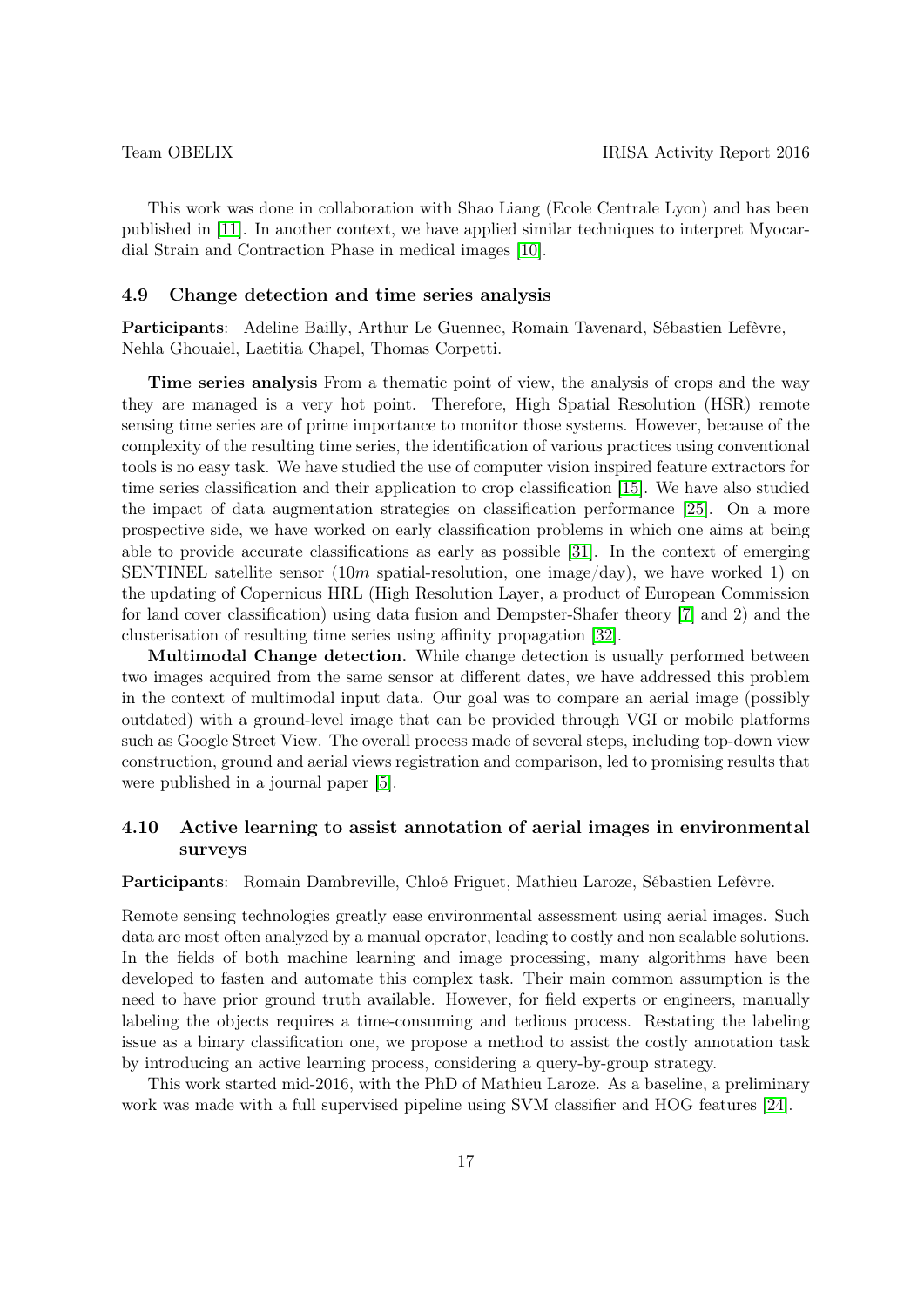# 5 Contracts and Grants with Industry

# 5.1 ANR, Jeunes Chercheurs (2013–2017)

Sébastien Lefèvre acted as coordinator for the ASTERIX project on spatio-temporal analysis by recognition within complex images for remote sensing of environment. This project gathers IRISA, OSUR, LIVE and IPGS (Strasbourg), DYNAFOR (Toulouse).

# 5.2 CNES, TOSCA (2014–2017)

Thomas Corpetti acted as coordinator for the VEGIDAR project on urban vegetation analysis by coupling very high resolution optical remote sensing and Lidar data. This projects gathers IRISA, LETG (Rennes), Lab-STICC (Brest), IGN (Paris) and LIVE (Strasbourg).

# 5.3 International Space Science Institute / ISSI Beijing, international team  $(2014 - 2016)$

Thomas Corpetti acted as coordinator for the RESIDUAL project on remote sensing image data assimilation for pollution monitoring: application to urban and ocean pollution. This project gathers IRISA, INRIA (Rennes & Grenoble), LMBA (Vannes), LSCE (Paris), Florida State University (USA), Harbin Institute of Technology (China), Tsinghua University (China), Vietnamese Academy of Science (Vietnam), Russian Academy of Sciences (Russia).

# 5.4 PHC, Pamoja program (2016–2017)

Sébastien Lefèvre acted as a coordinator for the OBIATS project on monitoring of tree species with object-based satellite image time series analysis. This project is jointly conducted with TU Kenya.

# 5.5 Labex Comin Labs (2013–2016)

Nicolas Courty and Sébastien Lefèvre contribute to the SENSE project on sparse neural coding and bionic vision system. This project gathers IRISA and Lab-STICC (Lorient & Brest).

### 5.6 Pôle Images & Réseaux AAP PME (2016–2018)

Sébastien Lefèvre and Minh-Tan Pham contribute to the DELORA project on detection and localization of buried networks through augmented reality. This project gathers 2 SMEs, Tellus (Bruz) and ARTEFACTO (Betton).

### 5.7 UBS, PPI program (2013–2017)

Sébastien Lefèvre and Luc Courtrai contribute to the Littoralg project on coastal monitoring and seaweed valorisation. This project gathers several labs from UBS (IRISA, GMGL, LBCM, Geoarchitecture, IREA, CRPCC).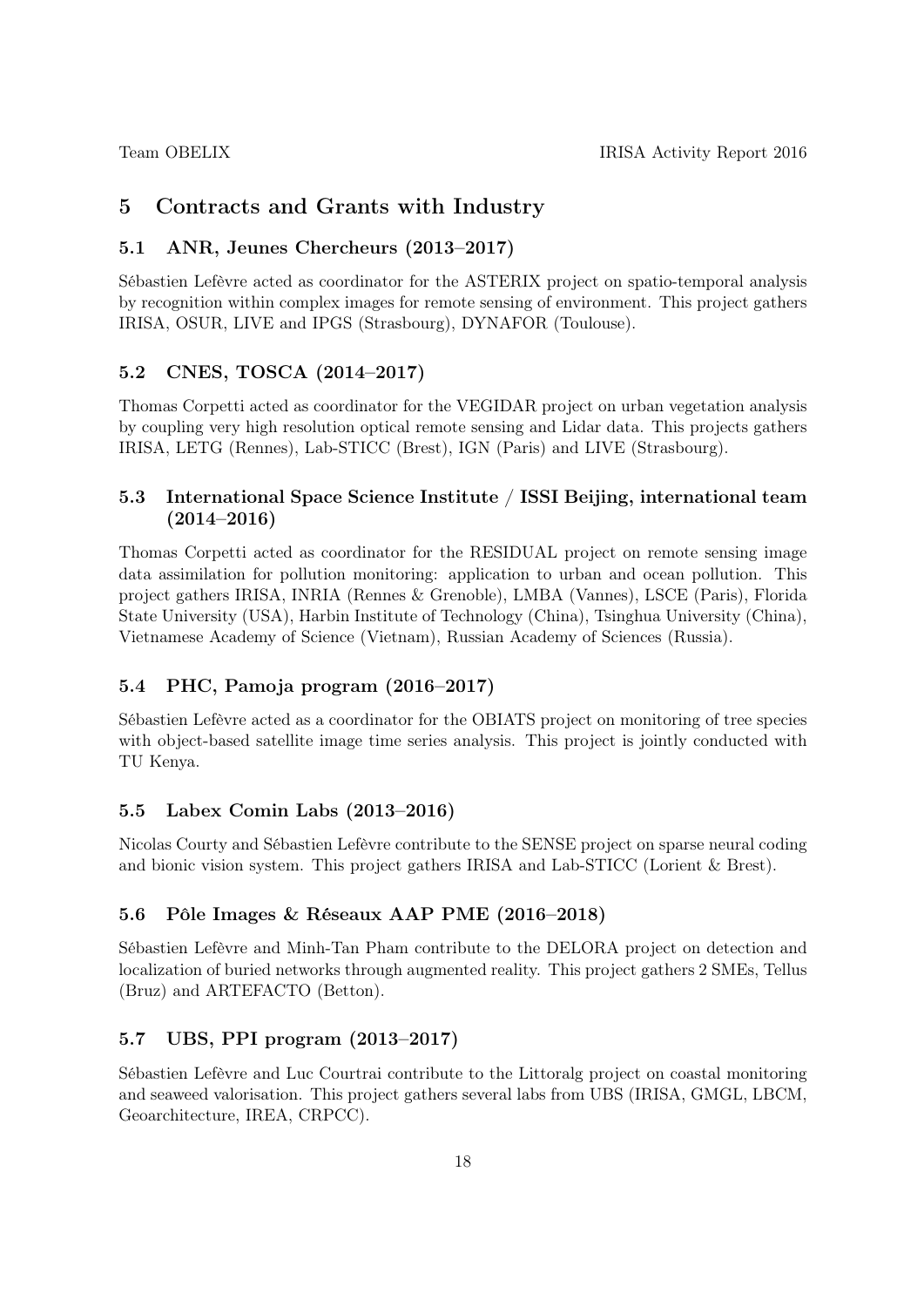# 5.8 WIPSEA (2016–2019)

SME located in Rennes aiming to deliver imaging solutions for wildlife monitoring. A contract has been signed to support the CIFRE PhD thesis of Mathieu Laroze in the field of interactive object detection.

# 5.9 SIRS (2016–2017)

SME located in Lille aiming to deliver mapping products to public authorities for decision making. A contract has been signed to explore novel approaches for large-scale mapping based on hierarchical image representations

# 5.10 MGDIS (2013–2016)

SME located in Vannes aiming to deliver software solutions to public authorities for decision making. A contract has been signed to study how aerial and satellite images can provide ancillary knowledge to complement existing data sources.

# 5.11 CNRS PEPS Fondements et Applications de la Science des Données TOPASE (2015-2016)

This CNRS PEPS project is conducted in collaboration with LITIS (Rouen) and OCA (Nice). TOPASE goals are to draw a bridge between machine learning problems and the theory of optimal transport, by looking at new computational tools for optimal transport problems, as well as new applications in the case where data at hand can be seen as probability distributions.

# 6 Other Grants and Activities

# 6.1 International Collaborations

- Gebze Technical University, Kocaeli, Turkey: Erchan Aptoula (Associate Professor) is collaborating with the team on several topics, mainly related to image retrieval/classification with morphological hierarchies [\[1,](#page-23-2) [2,](#page-23-4) [26\]](#page-25-0).
- University of Groningen, Netherlands: following the 3-month visit of Petra Bosilj (PhD student) in the team of Michael Wilkinson (Associate Prof.), some joint work was conducted on image description based on morphological trees [\[3\]](#page-23-3).
- Brno University of Technology: following a 6-month visit of Jiri Havel (PhD student) a few years ago, we have continued some joint work on efficient algorithms for constructing hierarchical image representations [\[6\]](#page-23-1).
- EPFL, Lausanne and University of Zurich, Switzerland: Nicolas Courty spent 2 months at EPFL in 2014 as invited professor. Joint works have been initiated with Harold Clenet on Planetary Hyperspectral Images Unmixing [\[28\]](#page-25-3).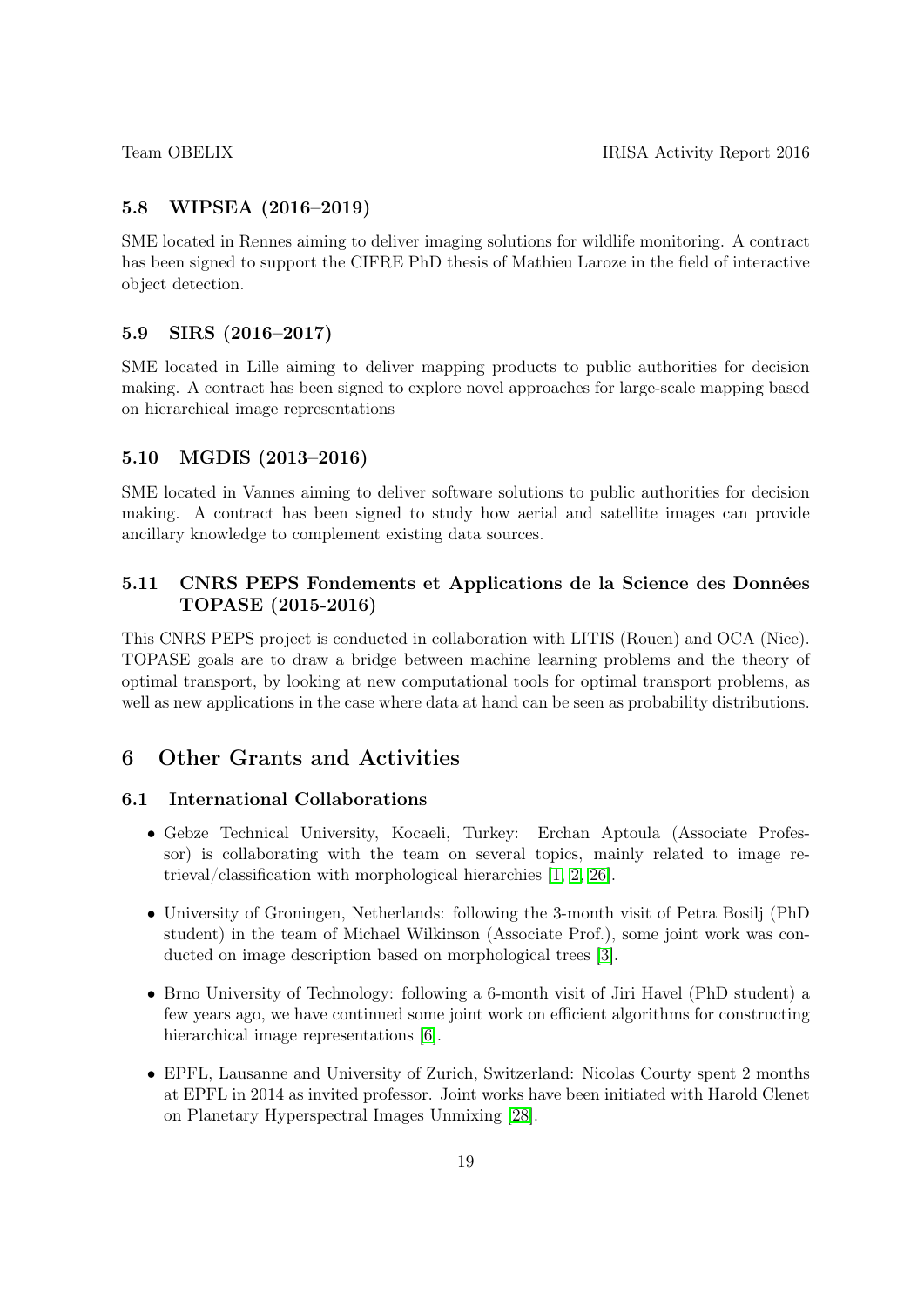- Chinese Academy of Sciences, Institute of Automation and Institute of Remote Sensing and Applications. In the context of LIAMA (Sino-French Lab in Computer Sciences in Beijing), Thomas Corpetti is heading a research group entitled  $CARIOCA<sup>1</sup>$  $CARIOCA<sup>1</sup>$  $CARIOCA<sup>1</sup>$  which associates 3 chinese and 3 french researchers. During this period, one chinese PhD in co-supervision (Zheng Zhang) stayed 6 months in France. This activity is supported by CNRS and various contracts (see above).
- Universitat de Valencia, Espagne : Gustavo Camps-Valls (full Professor) is collaborating with the team on domain adapation for time series data, in the context of a 6-month visit of Adeline Bailly (PhD student).
- Université des Iles Baléares (UIB), Espagne, with Bartomeu Coll (full Professor). We are co-supervising the PhD of Jamila Mifdal on image fusion.

#### 6.2 National Collaborations

- DTIS team from ONERA, through a collaboration (PhD cosupervision of Nicolas Audebert [\[14,](#page-24-3) [12,](#page-24-2) [13\]](#page-24-4)) with Bertrand Le Saux (CR ONERA)
- LINKMEDIA team from INRIA/IRISA, through a collaboration (PhD cosupervision of Petra Bosilj [\[2,](#page-23-4) [3\]](#page-23-3) and of Mathieu Laroze) with Ewa Kijak (MCF U. Rennes 1)
- Geosciences Rennes, through a collaboration (PhD cosupervision of Arthur Le Guennec) with Dimitri Lague (DR CNRS)
- Grenoble INP, GIPSA, through a collaboration with Mauro Dalla (MCF Grenoble INP) Mura [\[1\]](#page-23-2)
- University of Grenoble-Alpes, CEA (iRTSV/BGE), INSERM (U1038), CNRS (FR3425) through a collaboration with Thomas Burger (CR CNRS)
- University of Nice / Observatoire de la côte d'Azur: collaboration with Rémi Flamary [\[21,](#page-24-6) [29,](#page-25-2) [16\]](#page-24-5)
- Agrocampus Ouest and IRMAR, Rennes, through a scientific collaboration with David Causeur (Prof. in Statistics) and Emeline Perthame (PhD candidate, Statistics) [\[22\]](#page-24-9)

<span id="page-19-0"></span><sup>&</sup>lt;sup>1</sup>Climate and lAnd coveR InteractiOns with Complex datA, http://liama.ia.ac.cn/research/ liama-projects/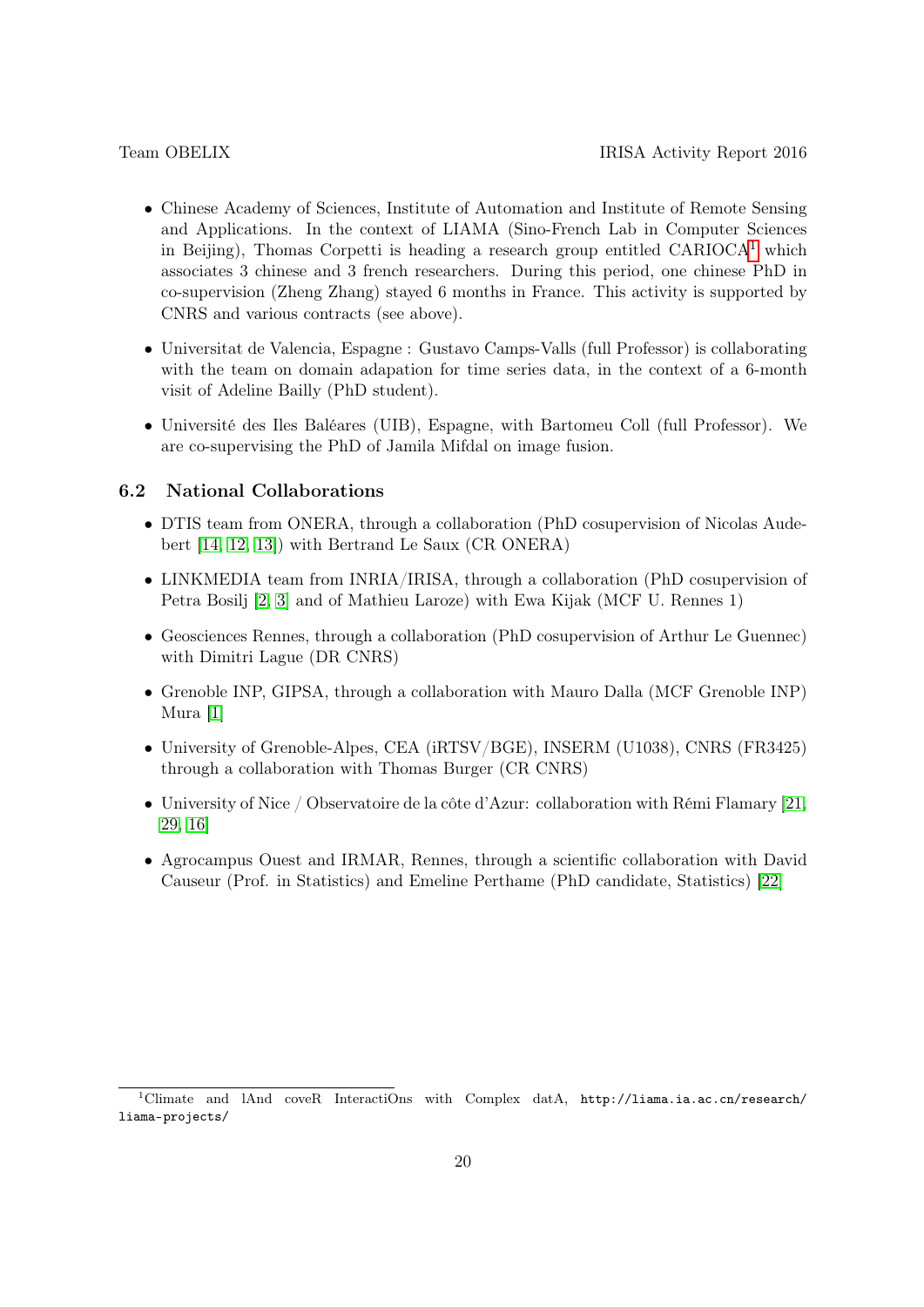# 7 Dissemination

### 7.1 Scientific Responsibilities and Involvement in the Scientific Community

- Sébastien Lefèvre serves as the deputy head of the doctoral school SICMA (head for UBS). He leads the team project OBELIX. He is Member of the Scientific Council of the Natural Regional Park of the Gulf of Morbihan since 2016. He is co-chair of the international conference GEOBIA 2016 (Enschede, The Netherlands). He is a member of various program committee for international (VISAPP, ICISP) and national (EGC) conferences and serves as regular reviewer in international journals (Remote Sensing, ACM Computing Reviews) and conferences (ICASSP, ICIP, IGARSS, EUSIPCO). He was reviewer for 4 doctoral theses (Viktor Slavkovikj, Univ. Gent, Belgium; Gabriele Cavallaro, Univ. Iceland, Iceland; Andrès Troya-Galvis, Univ. Strasbourg; Joris Corvo, Univ. Paris Sciences et Lettres / Mines ParisTech) and chair for 1 PhD defense committee (Joris Corvo, Univ. Paris Sciences et Lettres / Mines ParisTech). He was member of 3 PhD committees (R. Lguensat, B. Gunadharma Gautama, and T.K. Nguyen, Telecom Bretagne). He is the scientific supervisor of Antoine Masse (postdoc CNES). He serves as an expert for French Ministry of Research (CIR/JEI). He was chair of a Recruitment Committee in Psychology (IUT Vannes). He is a member of the International Board and an invited member of the Scientific Board of UBS. He was an invited speaker at University of Ghent (Belgium).
- Thomas Corpetti is animating the CARIOCA action in LIAMA, Beijing (see above for details). In Rennes, he is in charge of the image analysis platform of OSUR (Observatory for Universe Sciences of Rennes) which aims at proposing the access, either inside OSUR or to the entire research community, to the computer vision techniques developed in the various groups of OSUR (and in particular OBELIX). In this context, he has led the answer to the CPER call related to the "numerical tools for environment" axis where a larger platform, entitled LOVE (french acronym for "Virtual Observatory for Environment"), will be developed and will embed analysis, modelisation and visualization tools. For this activity, he is a member of the direction team of OSUR. He is a regular reviewer of IEEE (Image Processing, Geosciences and Remote Sensing, Selected Topics in Applied Earth Observations and Remote Sensing) and other related journals (Remote Sensing for Environment, Experiments in Fluid, Journal of Mathematical Imaging and Vision). He has been reviewer of IEEE ICIP (International Conference on Image Processing) and co-organized two scientific animations days with approx. 50 people per day (Processing tools for earth observation and UAV for earth observation).
- Nicolas Courty co-leads the team project OBELIX. He served as regular reviewer in international journals (Expert Systems with Applications, Journal of Image and Vision, IEEE JSTAR, ISPRS PHOTO, Springer Machine Learning, GRSL, Remote Sensing) and conferences (IGARSS, NIPS, ECML/PKDD). In 2016, he is the recipient of the U.V. Helava Award, an international prize given by ISPRS (International Society for Photogrametry and Remote Sensing) every 4 years to a selected publication in the ISPRS journal. He is one of the organizer of Statlearn'16 workshop.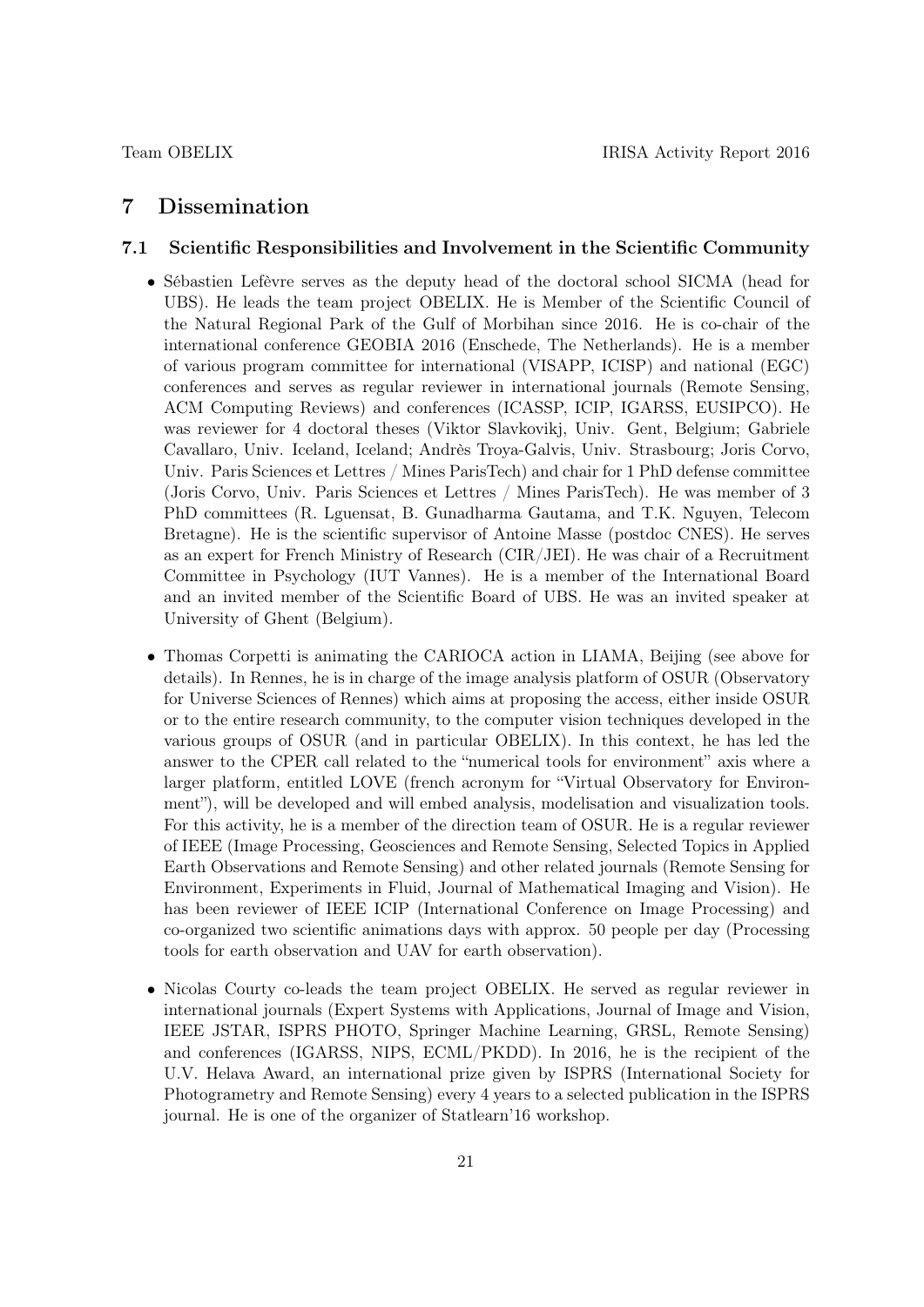- Romain Tavenard serves as reviewer in international journals (IEEE Transactions on Geoscience and Remote Sensing, Springer Knowledge And Information Systems) and conferences (IJCAI, NIPS). He has served as an expert for the evaluation of one project for Agence Nationale de la Recherche.
- Chloé Friguet: Chair program and organising committees of [Statlearn'16](https://statlearn.sciencesconf.org/resource/page/id/4) conference, Vannes.
- Laetitia Chapel serves as a regular reviewer in international conferences (NIPS, AISTAT, IGARSS). She is part of the program and organising commitee of Statlearn'16 conference.
- François Merciol serves as reviewer in international conferences (IGARSS, ESWA, IEE SPL).

### 7.2 Software

- François Merciol
	- FramesStudio a Java free software to build hierarchical representation of remote sensing image http://frames-studio.parlenet.org.
	- TRISKELE stands for Tree Representations of Images for Scalable Knowledge Extraction and Learning for Earth observation. https://gitlab.inria.fr/obelix/ triskele/ (CeCILL-B licence)
	- Broceliande aims to use TRISKELE and Random Forest for classification. https: //gitlab.inria.fr/obelix/broceliande/ (CeCILL-B licence)

# 7.3 Teaching

- Laetitia Chapel teaches statistics and computer science at the statistical department of IUT Vannes.
- Chloé Friguet teaches statistics at the statistical department of IUT Vannes.
- Thomas Corpetti has taught 24h in Machine Learning in ENS Rennes (2016) and 20h in GIS and Image processing (ArcGis 10 / Python), Univ. Rennes II, in 2016.
- Luc Courtrai teaches various computer science courses at Licence and Master level.
- Nicolas Courty teaches computer graphics and multimedia coding in the second year of the Master Web, Image and Networks of UFR SSI.
- Sébastien Lefèvre teaches programming, software engineering, digital imaging and big data at the computer science department of IUT Vannes. He is in charge of the 1st year coding projects and the 2nd year final projects.
- François Merciol teaches system and network administration and programming at the computer science department of IUT Vannes.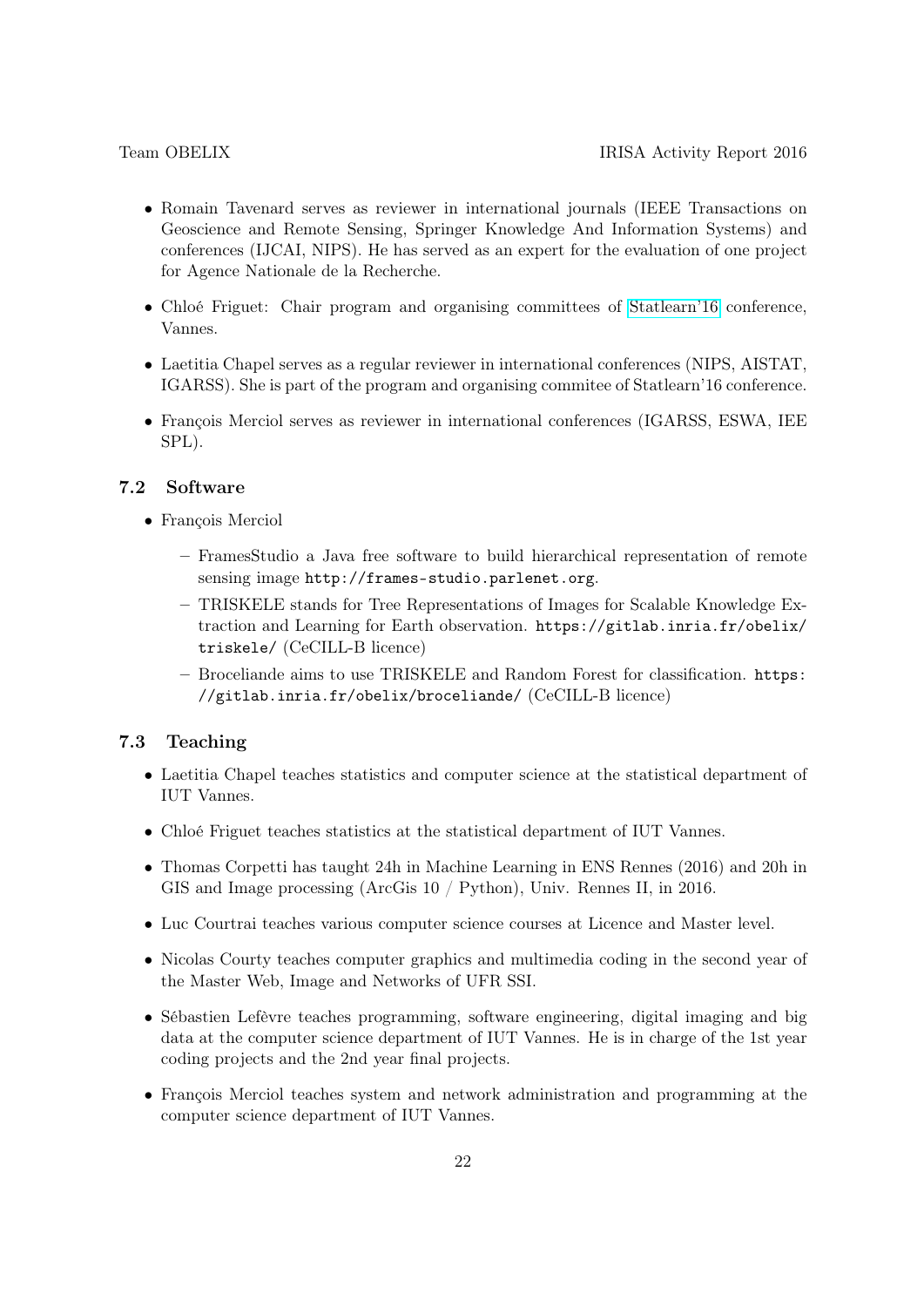• Romain Tavenard teaches programming, data mining, databases and the basics of computer science at Univ. Rennes 2, where he is deputy director of the statistics department.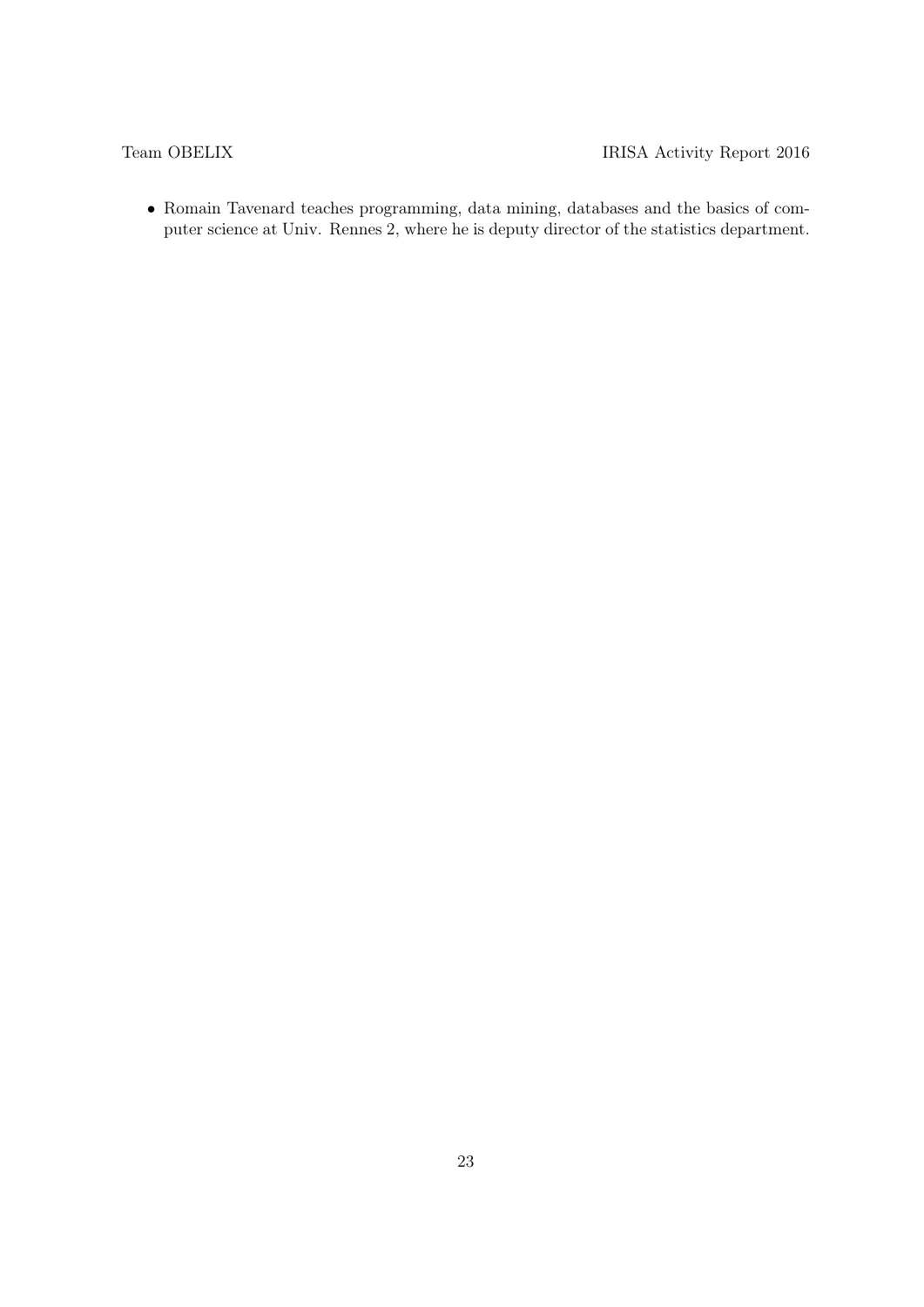# 8 Bibliography

## Articles in referred journals and book chapters

- <span id="page-23-2"></span>[1] E. Aptoula, M. Dalla Mura, S. Lefèvre, "Vector attribute profiles for hyperspectral image classification", IEEE Transactions on Geoscience and Remote Sensing, 2016, https://hal. archives-ouvertes.fr/hal-01253819.
- <span id="page-23-4"></span>[2] P. Bosilj, E. Aptoula, S. Lefèvre, E. Kijak, "Retrieval of Remote Sensing Images with Pattern Spectra Descriptors", ISPRS International Journal of Geo-Information, 2016, https: //hal.archives-ouvertes.fr/hal-01397883.
- <span id="page-23-3"></span>[3] P. Bosilj, M. H. Wilkinson, E. Kijak, S. Lefèvre, "Local 2D pattern spectra as connected region descriptors", Mathematical Morphology - Theory and Applications, 2016, https://hal. archives-ouvertes.fr/hal-01320009.
- <span id="page-23-0"></span>[4] L. COURTRAI, S. LEFÈVRE, "Morphological Path Filtering at the Region Scale for Efficient and Robust Road Network Extraction from Satellite Imagery", Pattern Recognition Letters, 2016, https://hal.archives-ouvertes.fr/hal-01320006.
- <span id="page-23-9"></span>[5] N. Ghouaiel, S. Lefèvre, "Coupling ground-level panoramas and aerial imagery for change detection", Geo-spatial Information Science 19, 3, 2016, p. 222-232, https://hal. archives-ouvertes.fr/hal-01391926.
- <span id="page-23-1"></span>[6] J. Havel, F. Merciol, S. Lefèvre, "Efficient Tree Construction for Multiscale Image Representation and Processing", Journal of Real-Time Image Processing, 2016, https://hal. archives-ouvertes.fr/hal-01320003.
- <span id="page-23-8"></span>[7] A. LEFEBVRE, C. SANNIER, T. CORPETTI, "Monitoring Urban Areas with Sentinel-2A Data: Application to the Update of the Copernicus High Resolution Layer Imperviousness Degree", Remote Sensing 8, 7, 2016, p. 600–606, https://hal.archives-ouvertes.fr/hal-02751682.
- <span id="page-23-5"></span>[8] S. Nakhostin, H. Clenet, T. Corpetti, N. Courty, "Joint Anomaly Detection and Spectral Unmixing for Planetary Hyperspectral Images", IEEE Transactions on Geoscience and Remote Sensing  $54$ , 2016, p. 6879 – 6894, https://hal.archives-ouvertes.fr/hal-01377230.
- [9] E. Perthame, C. Friguet, D. Causeur, "Stability of feature selection in classification issues for high-dimensional correlated data", Statistics and Computing 26, 4, 2016, p. 783–796, https: //hal.archives-ouvertes.fr/hal-01256508.
- <span id="page-23-7"></span>[10] V. Tuyisenge, L. Sarry, T. Corpetti, E. Innorta-Coupez, L. Ouchchane, L. Cassagnes, "Estimation of Myocardial Strain and Contraction Phase from Cine MRI using Variational Data Assimilation", IEEE Transactions on Medical Imaging 35, 2, 2016, p. 442–455, https://hal.archives-ouvertes.fr/hal-01887668.
- <span id="page-23-6"></span>[11] P. ZILLE, T. CORPETTI, L. SHAO, X. CHEN, "Super resolution of turbulent passive scalar images using data assimilation", *Experiments in fluids 57*, 21, 2016, https://hal.archives-ouvertes. fr/hal-01237985.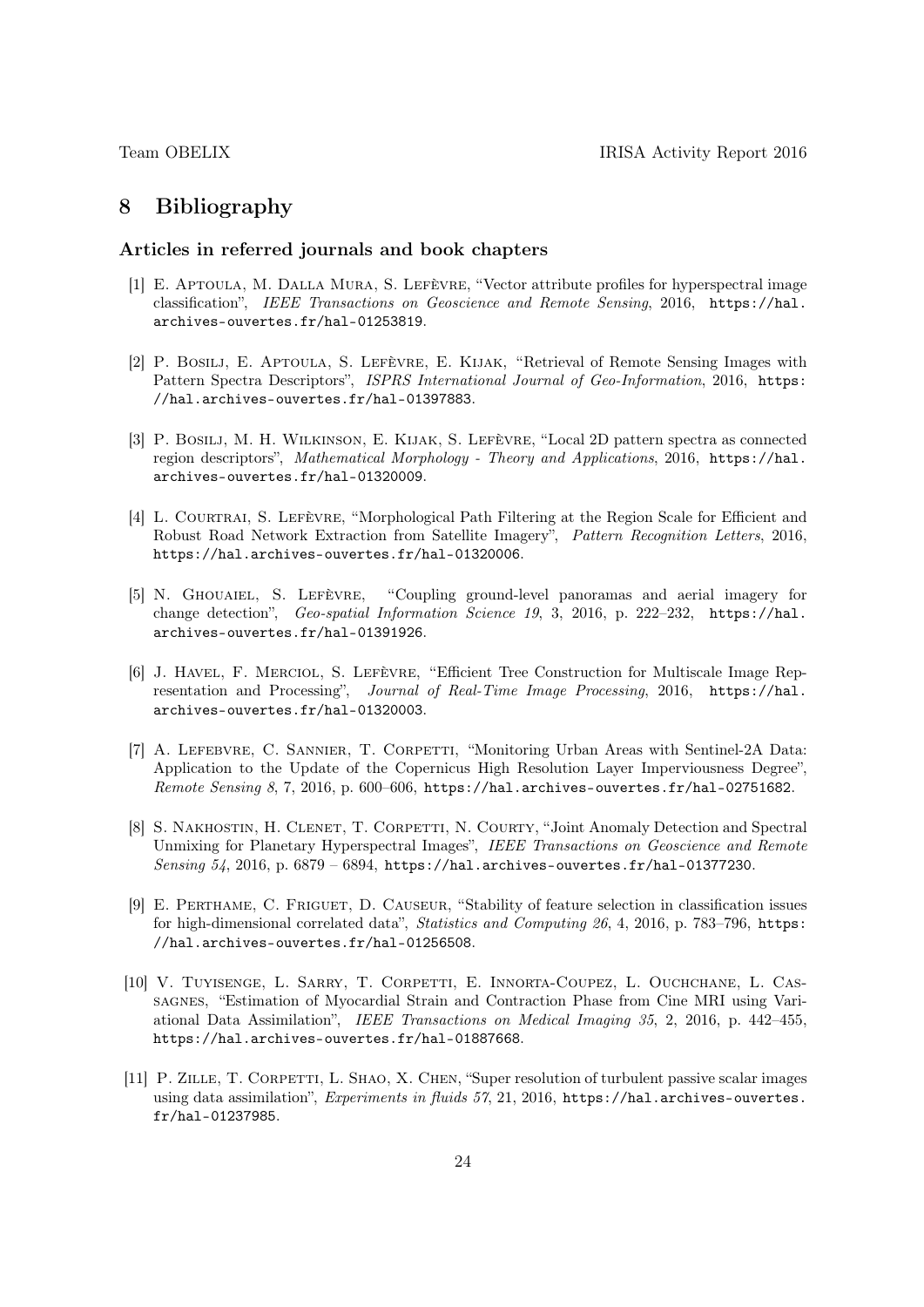#### Publications in Conferences and Workshops

- <span id="page-24-2"></span>[12] N. Audebert, B. Le Saux, S. Lefèvre, "How Useful is Region-based Classification of Remote Sensing Images in a Deep Learning Framework?", in: IEEE International Geosciences and Remote Sensing Symposium (IGARSS), Beijing, China, July 2016, https://hal.archives-ouvertes. fr/hal-01320016.
- <span id="page-24-4"></span>[13] N. Audebert, B. Le Saux, S. Lefèvre, "On the usability of deep networks for objectbased image analysis", in : International Conference on Geographic Object-Based Image Analysis (GEOBIA), Enschede, Netherlands, September 2016, https://hal.archives-ouvertes.fr/ hal-01320010.
- <span id="page-24-3"></span>[14] N. Audebert, B. Le Saux, S. Lefèvre, "Semantic Segmentation of Earth Observation Data Using Multimodal and Multi-scale Deep Networks", in: Asian Conference on Computer Vision (ACCV16), Taipei, Taiwan, November 2016, https://hal.archives-ouvertes.fr/ hal-01360166.
- <span id="page-24-8"></span>[15] A. Bailly, D. Arvor, L. Chapel, R. Tavenard, "Classification of MODIS Time Series with Dense Bag-of-Temporal-SIFT-Words: Application to Cropland Mapping in the Brazilian Amazon", in: IEEE International Geoscience and Remote Sensing Symposium, Beijing, China, July 2016, https://halshs.archives-ouvertes.fr/halshs-01343211.
- <span id="page-24-5"></span>[16] N. COURTY, R. FLAMARY, D. TUIA, T. CORPETTI, "Optimal Transport for Data Fusion in Remote Sensing", in : IGARSS, Beijing, China, July 2016, https://hal.archives-ouvertes. fr/hal-01377234.
- <span id="page-24-0"></span>[17] Y. Cui, L. Chapel, S. Lefèvre, "Combining multiscale features for classification of hyperspectral images: a sequence based kernel approach", in: Workshop on Hyperspectral Image and Signal Processing : Evolution in Remote Sensing (WHISPERS), Los Angeles, United States, 2016, https://hal.archives-ouvertes.fr/hal-01320012.
- <span id="page-24-1"></span>[18] Y. Cui, S. Lefèvre, L. Chapel, A. Puissant, "Combining Multiple Resolutions into Hierarchical Representations for kernel-based Image Classification", in: international Conference on Geographic Object-Based Image Analysis (GEOBIA), Enschede, Netherlands, 2016, https://hal.archives-ouvertes.fr/hal-01320011.
- <span id="page-24-7"></span>[19] B. B. Damodaran, N. Courty, S. Lefèvre, "Unsupervised Classifier Selection Approach for Hyperspectral Image Classification", in: IEEE International Geosciences and Remote Sensing Symposium (IGARSS), Beijing, China, 2016, https://hal.archives-ouvertes.fr/ hal-01320020.
- [20] M. Dupont, P.-F. Marteau, N. Ghouaiel, "Detecting Low-Quality Reference Time Series in Stream Recognition", in : International Conference on Pattern Recognition (ICPR), IAPR (editor), IAPR, IEEE, Cancun, Mexico, December 2016, https://hal.archives-ouvertes.fr/ hal-01435197.
- <span id="page-24-6"></span>[21] R. FLAMARY, C. FÉVOTTE, N. COURTY, V. EMIYA, "Optimal spectral transportation with application to music transcription", in: NIPS, Barcelona, Spain, December 2016, https://hal. archives-ouvertes.fr/hal-01377533.
- <span id="page-24-9"></span>[22] C. FRIGUET, L. CHAPEL, "Un test statistique pour la détection d'anomalies basé sur l'erreur de reconstruction de l'ACP à noyau", in : 48ème journées de Statistique, SFdS, Montpellier, France, May 2016, https://hal.archives-ouvertes.fr/hal-01436045.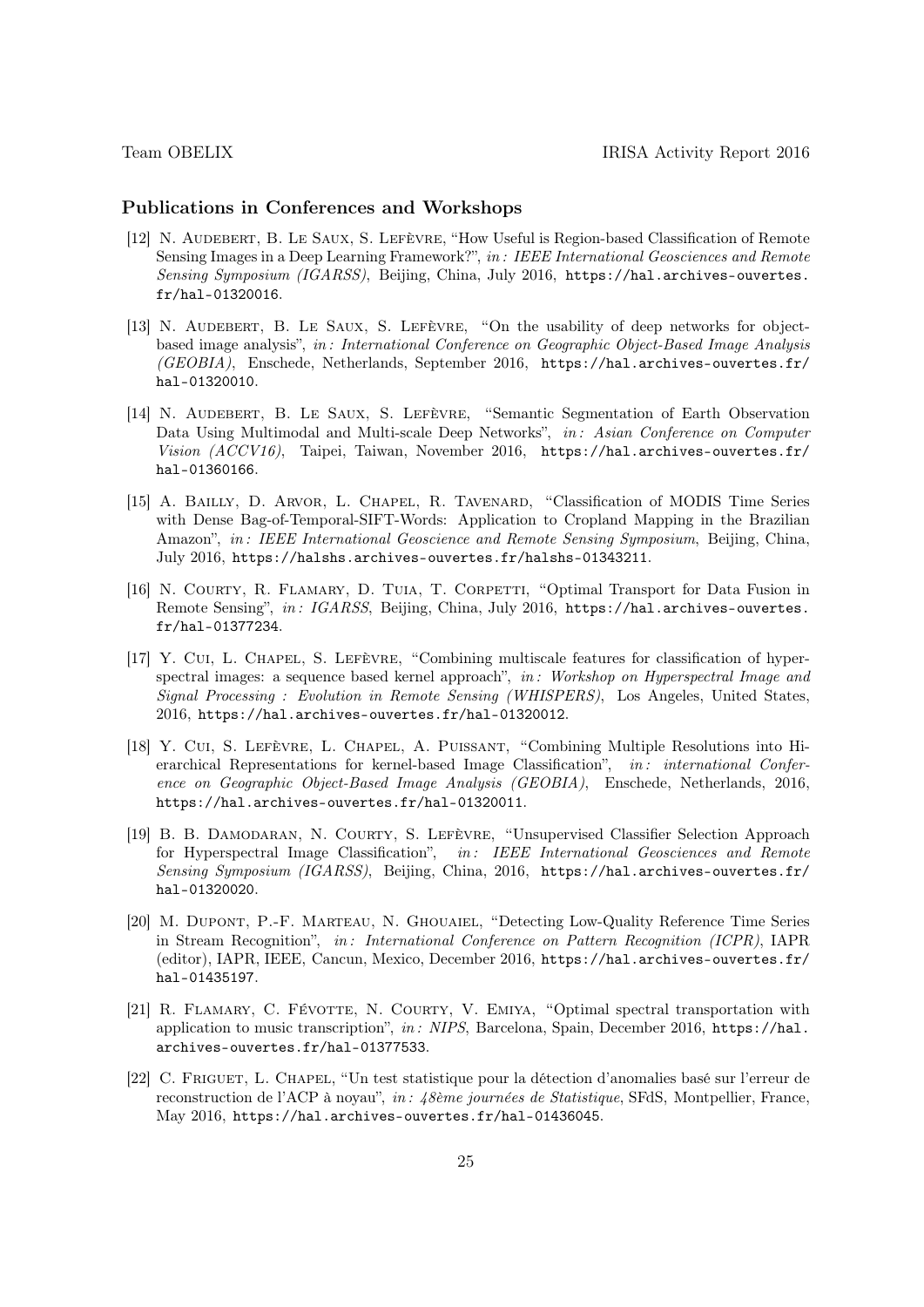- <span id="page-25-4"></span>[23] R. HUET, N. COURTY, S. LEFÈVRE, "A new penalisation term for image retrieval in clique neural networks", in : European Symposium on Artificial Neural Networks, Computational Intelligence and Machine Learning (ESANN), Bruges, Belgium, 2016, https://hal.archives-ouvertes. fr/hal-01320024.
- <span id="page-25-8"></span>[24] M. LAROZE, L. COURTRAI, S. LEFÈVRE, "Human detection from aerial imagery for automatic counting of shellfish gatherers", in : International Conference on Computer Vision Theory and Applications (VISAPP), Rome, Italy, 2016, https://hal.archives-ouvertes.fr/hal-01253867.
- <span id="page-25-5"></span>[25] A. Le Guennec, S. Malinowski, R. Tavenard, "Data Augmentation for Time Series Classification using Convolutional Neural Networks", in: ECML/PKDD Workshop on Advanced Analytics and Learning on Temporal Data, Riva Del Garda, Italy, September 2016, https://halshs.archives-ouvertes.fr/halshs-01357973.
- <span id="page-25-0"></span>[26] S. LEFÈVRE, E. APTOULA, "Morphological tools for spatial and multiscale analysis of passive microwave remote sensing data", in : Specialist Meeting on Microwave Radiometry and Remote Sensing of the Environment (MicroRad), Espoo, Finland, 2016, https://hal.archives-ouvertes. fr/hal-01253875.
- <span id="page-25-1"></span>[27] F. Merciol, A. Sauray, S. Lefèvre, "Interoperability of multiscale visual representations for satellite image big data", in: Conference on Big Data from Space (BiDS), Santa Cruz de Tenerife, Spain, 2016, https://hal.archives-ouvertes.fr/hal-01253872.
- <span id="page-25-3"></span>[28] S. NAKHOSTIN, N. COURTY, R. FLAMARY, T. CORPETTI, "Supervised Planetary Unmixing with Optimal Transport", in: WHISPERS 8th workshop on Hyperspectral image and Signal Processing: Evolution in Remote Sensing, Los Angeles, United States, August 2016, https: //hal.archives-ouvertes.fr/hal-01377236.
- <span id="page-25-2"></span>[29] M. Perrot, N. Courty, R. Flamary, A. Habrard, "Mapping Estimation for Discrete Optimal Transport", in: Neural Information Processing System, Barcelone, Spain, December 2016, https://hal.archives-ouvertes.fr/hal-01376970.
- [30] M.-T. Pham, G. Mercier, O. Regniers, L. Bombrun, J. Michel, "Texture retrieval from very high resolution remote sensing images using local extrema-based descriptors",  $in$ : IGARSS 2016 - 2016 IEEE International Geoscience and Remote Sensing Symposium, IEEE, Beijing, France, July 2016, https://hal.archives-ouvertes.fr/hal-01710222.
- <span id="page-25-6"></span>[31] R. TAVENARD, S. MALINOWSKI, "Cost-Aware Early Classification of Time Series", in: European Conference on Machine Learning and Principles and Practice of Knowledge Discovery, p. 632–647, Riva del Garda, Italy, September 2016, https://halshs.archives-ouvertes.fr/ halshs-01339007.
- <span id="page-25-7"></span>[32] Z. ZHANG, T. CORPETTI, T. PING, "Satellite image time series clustering via affinity propagation", in : IEEE Int. Geoscience and Remote Sensing Symp, IGARSS '16, p. 2419–2422, Beijing, China, 2016, https://hal.archives-ouvertes.fr/hal-02751726.

# Miscellaneous

[33] A. Bailly, D. Arvor, L. Chapel, R. Tavenard, "Classification of MODIS Time Series with Dense Bag-of-Temporal-SIFT-Words: Application to Cropland Mapping in the Brazilian Amazon", working paper or preprint, January 2016, https://hal.archives-ouvertes.fr/ hal-01254455.